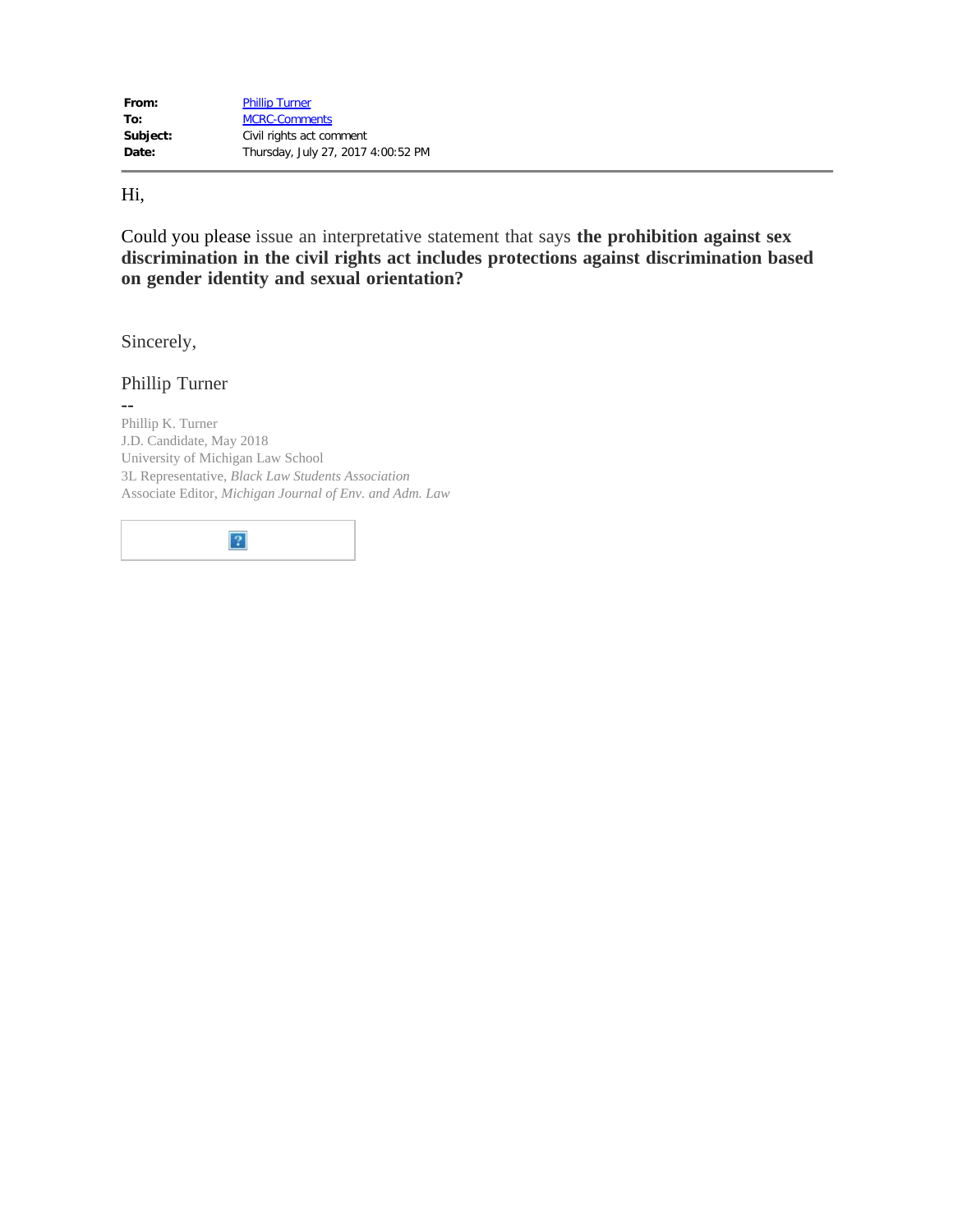| From:    | Peg Sanford                         |
|----------|-------------------------------------|
| To:      | <b>MCRC-Comments</b>                |
| Subject: | Civil rights for all                |
| Date:    | Wednesday, July 26, 2017 4:28:21 PM |

All people should be treated fairly and equally by the laws of Michigan. I strongly urge urge you to issue an interpretative statement finding that it is unlawful sex discrimination to discriminate in employment, housing, or public accommodations based on an individual's gender identity or sexual orientation.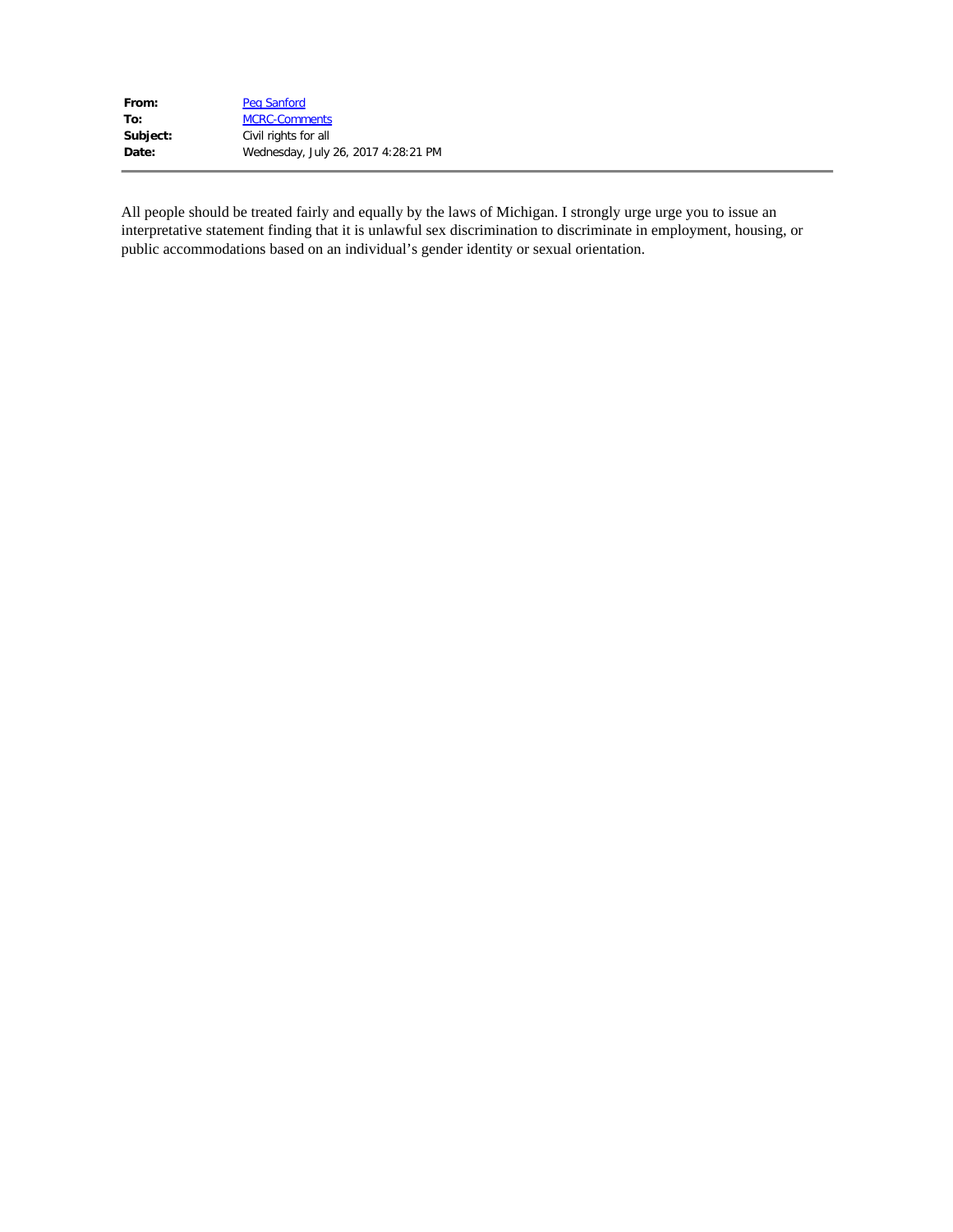| From:    | Katie page                          |
|----------|-------------------------------------|
| To:      | <b>MCRC-Comments</b>                |
| Subject: | Civil Rights for LGBT Citizens      |
| Date:    | Thursday, July 27, 2017 10:20:14 PM |

Please include an interpretive statement within the Elliot-Larson Civil Rights Act clarifying that discrimination based on sexual orientation or gender identity is prohibited in the State of Michigan. This is not only in line with Federal Civil Rights law, but the right thing to do. I want to live in a State that values love, kindness, respect and protects the vulnerable.

Sincerely, Katherine Page Royal Oak, Mi 48073

Sent from my iPhone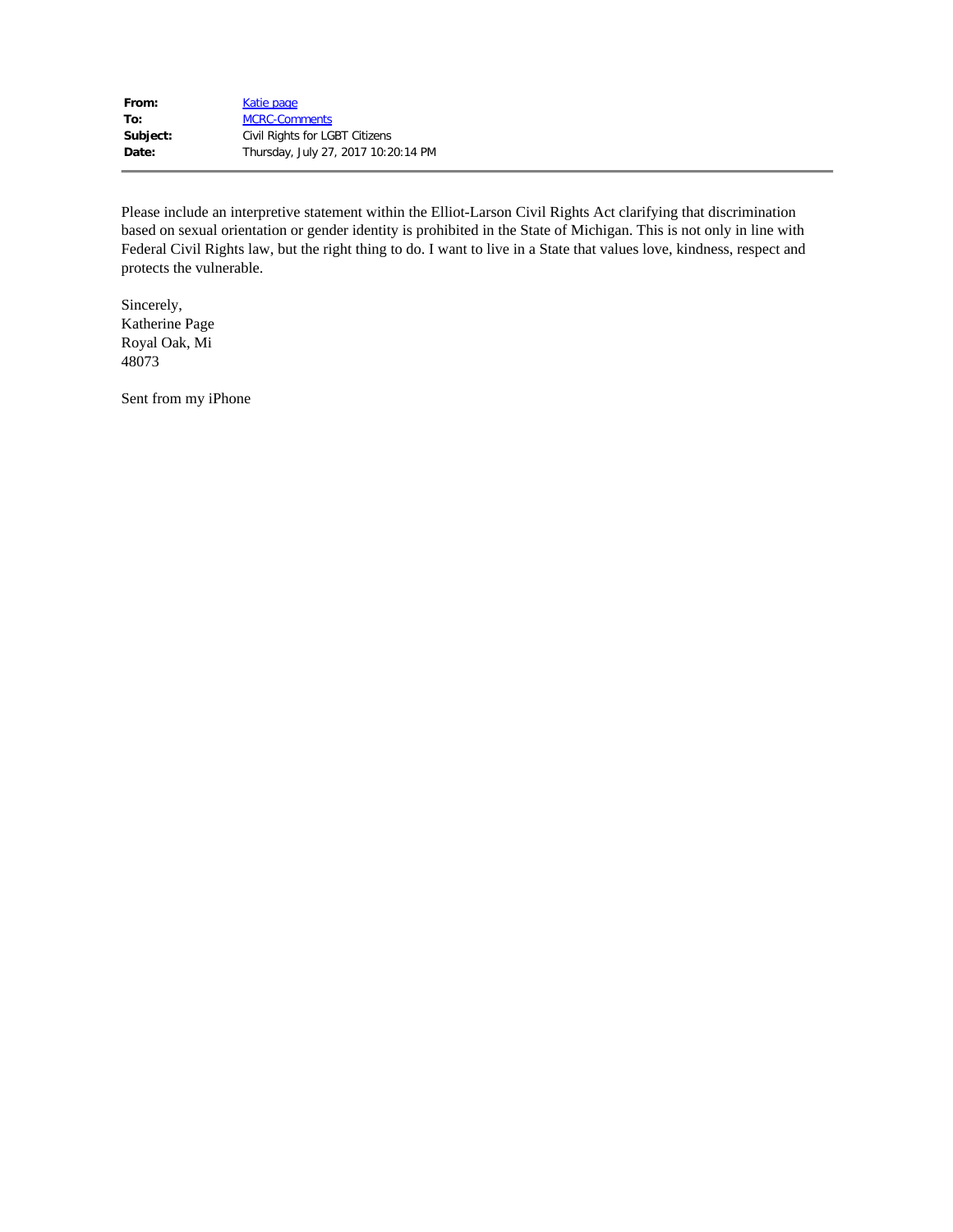To whom it may concern:

I fully support the request that the Michigan Civil Rights Commission, pursuant to its authority to interpret the Elliott-Larsen Civil Rights Act, issue an interpretative statement finding that it is unlawful sex discrimination to discriminate in employment, housing, or public accommodations based on an individual's gender identity or sexual orientation.

Sincerely,

**Meghan Moe Beitiks** 

Grand Rapids, MI 49503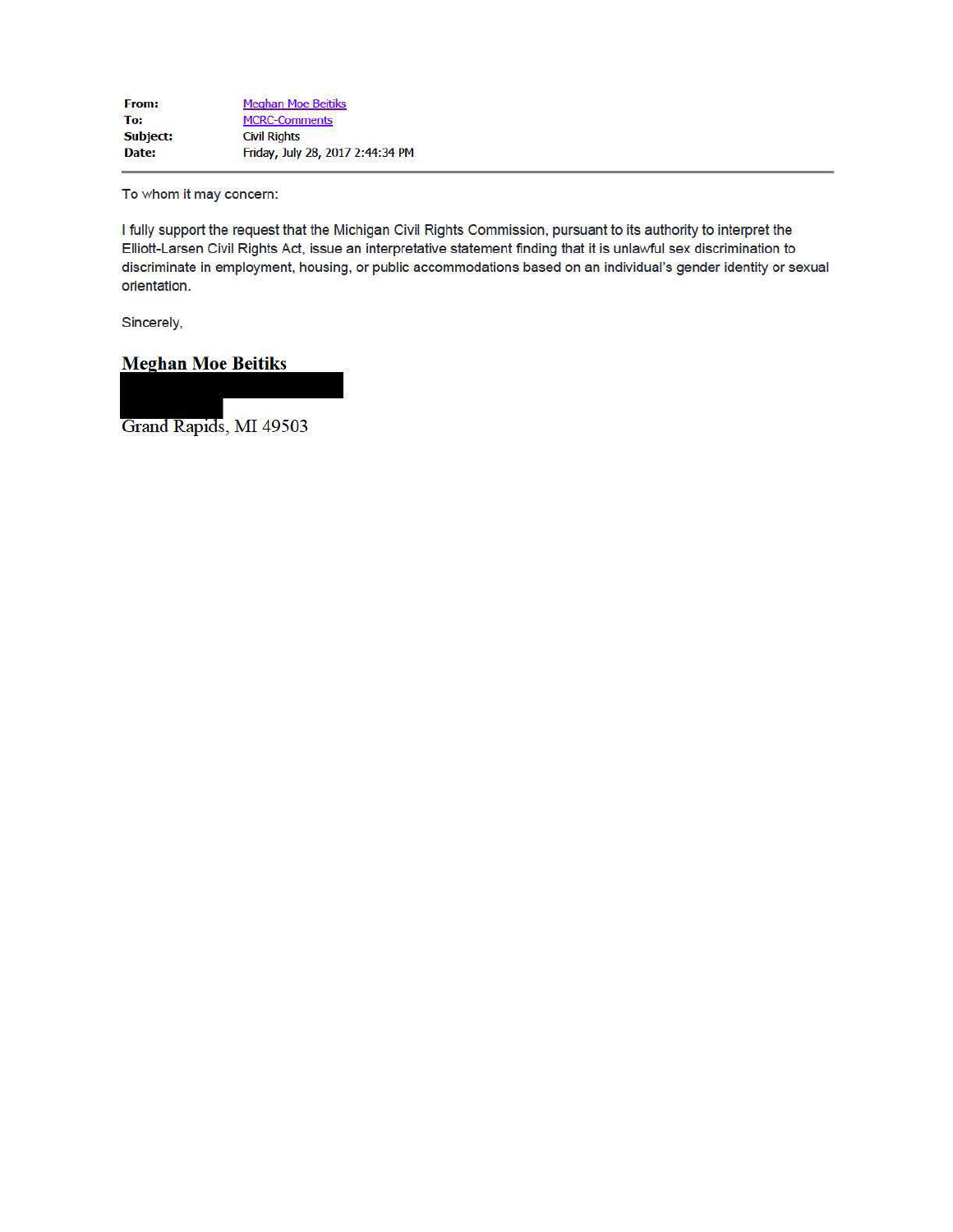Hello:

 I am a Michigan resident who firmly believes that all citizens are equal in the eyes of the law in this country. Discrimination has no place in our country. We must protect the civil rights and liberties of every citizen.

 I fully support the Commission issuing a statement including gender identity and sexual orientation as protected classes against discrimination in any form.

 Civil rights protection is about action. We cannot and should not try to legislate people's beliefs. But their actions affect the people around them. And since we are one nation, we must respect each other as we live together. My rights only extend to the point where they will not infringe on others' rights.

I support Equality Michigan's request for a clarifying statement to include these attributes under the ECLRA.

 Thank you, Beth Bowen

Lansing, MI 48917

Sent from my iPhone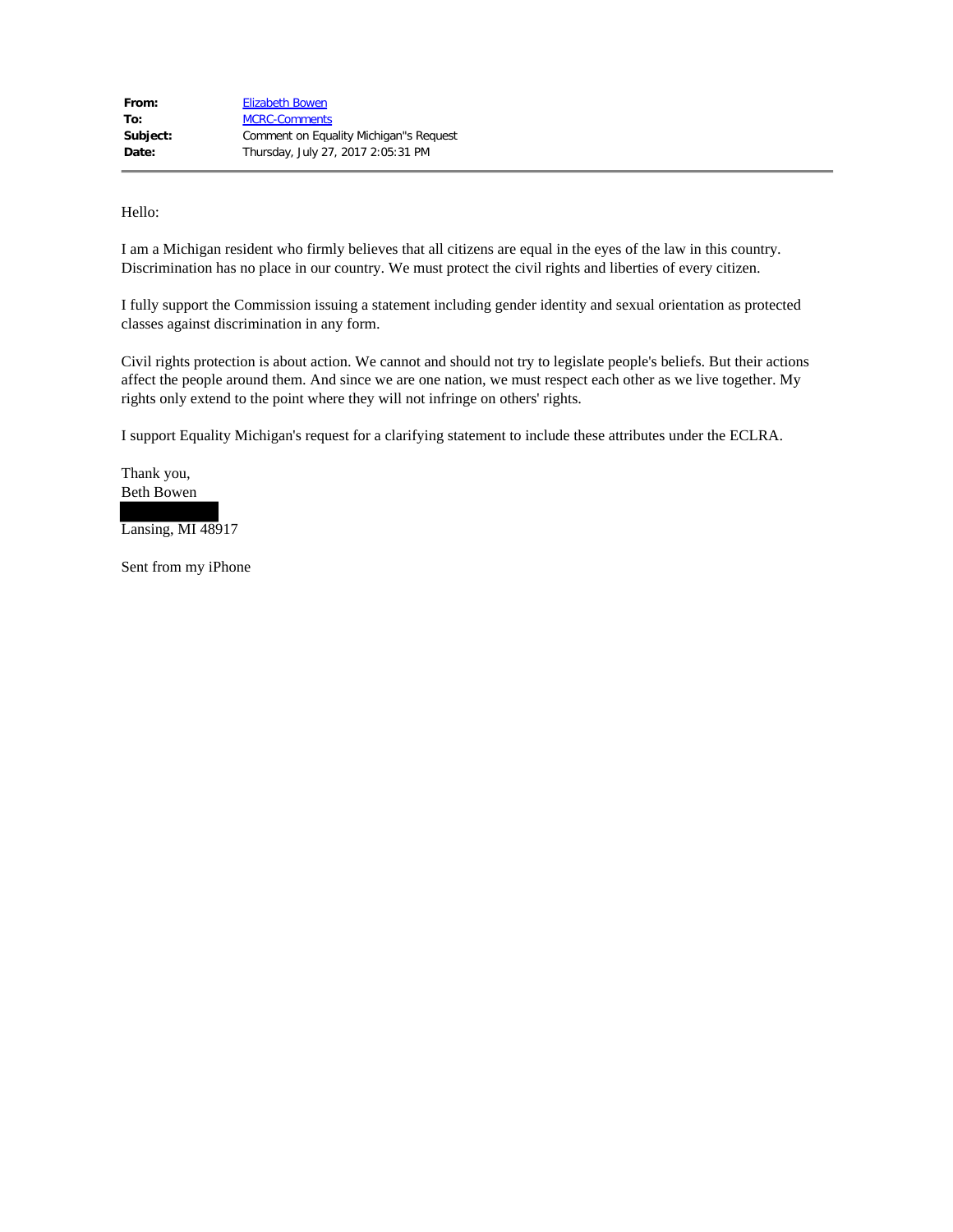To whom it may concern:

 I urge the Commission to issue an interpretative statement specifying that the prohibition against sex discrimination in the civil rights act includes protections against discrimination based on gender identity and sexual orientation.

Thank you for your consideration.

Sincerely,

 Ava Morgenstern J.D. Candidate (2018) University of Michigan Law School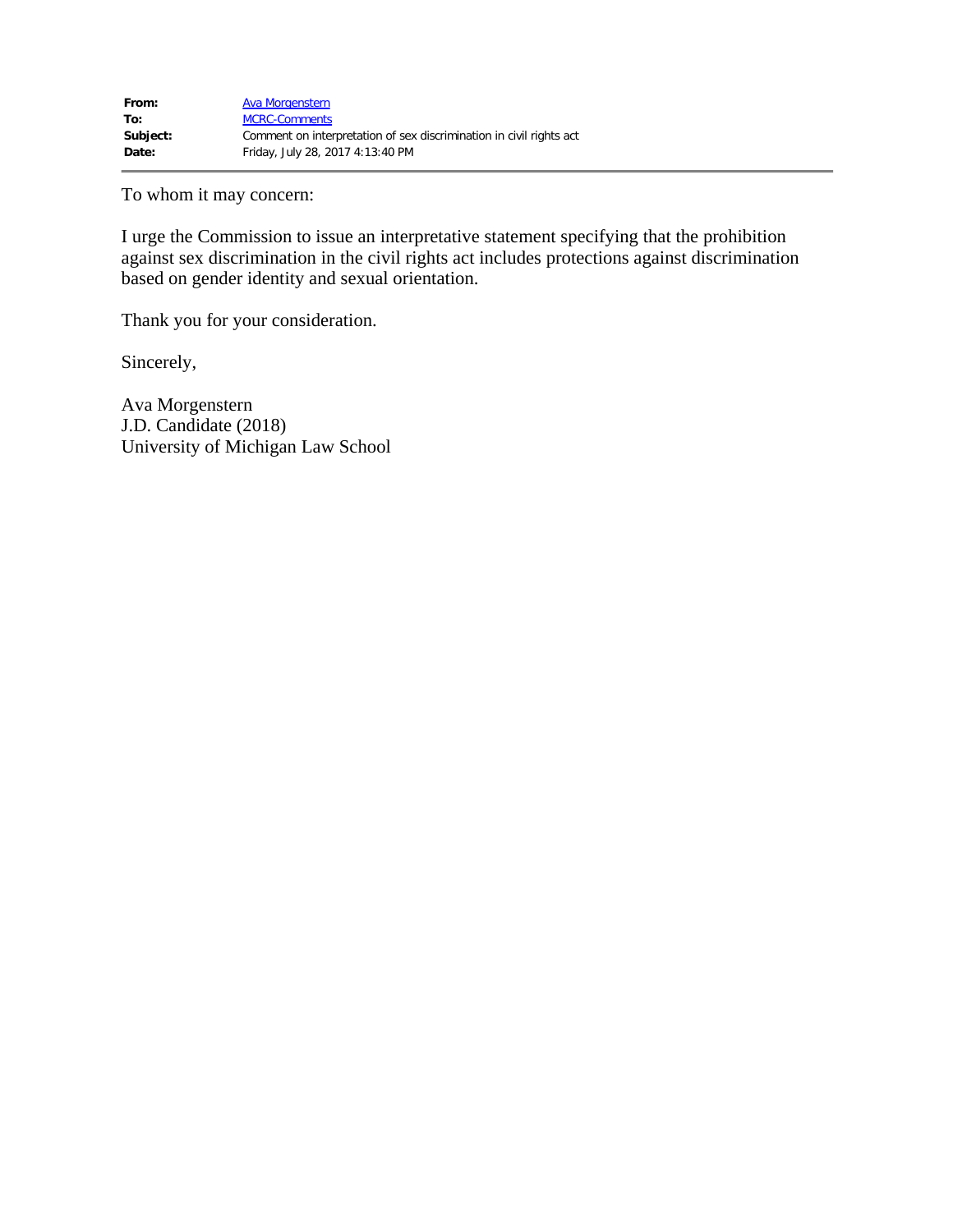| From:        | Glenna DeJong                                                 |
|--------------|---------------------------------------------------------------|
| To:          | <b>MCRC-Comments</b>                                          |
| Subject:     | Comment on Scope of Sex Discrimination Prohibited Under ELCRA |
| Date:        | Wednesday, July 26, 2017 12:20:47 PM                          |
| Attachments: | PastedGraphic-1.pdf                                           |

All people should be treated fairly and equally by the laws of Michigan. I was born, raised and live in Michigan. In 2014, I was legally able to marry my partner of 27 years; we are now celebrating 3 years of marriage and 30 years together. The next legal and moral responsibility for my home State of Michigan is non-discrimination protections in employment, housing, or public accommodations based on an individual's gender identity or sexual orientation.

I strongly urge the Michigan Civil Rights Commission, pursuant to its authority to interpret the Elliott-Larsen Civil Rights Act, to issue an interpretative statement finding that it is unlawful sex discrimination to discriminate in employment, housing, or public accommodations based on an individual's gender identity or sexual orientation.

Sincerely, Glenna DeJong

**\_ . \_ . \_ . \_ . \_** 

**Glenna K. DeJong, Ph.D.**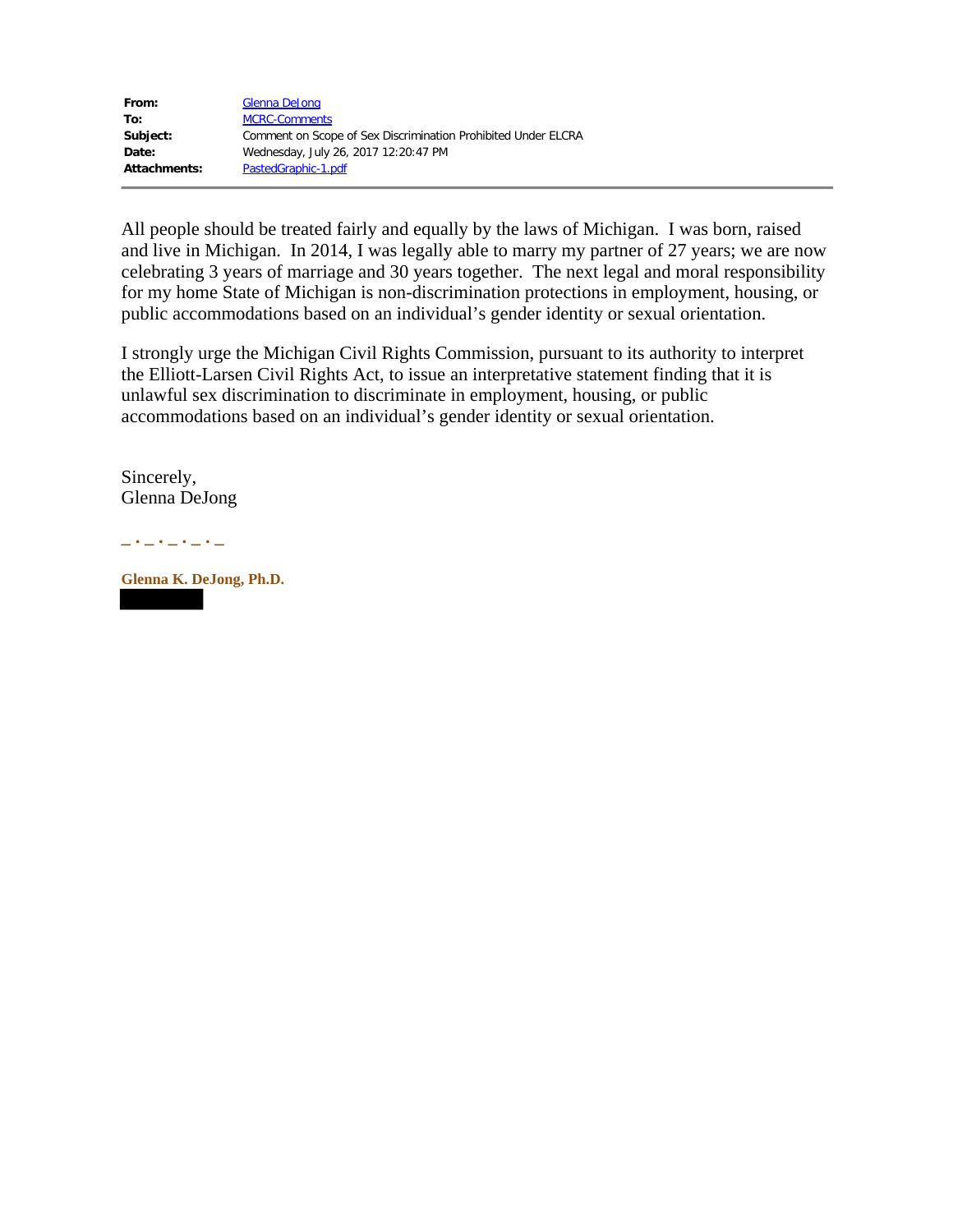Good afternoon,

I support broadening the Elliott-Larsen Civil Rights Act to include sexual orientation and gender identity.

The Rev. Dan Scheid, Rector St. Paul's Episcopal Church

Flint, MI 48502

Home address

Flint, MI  $48503$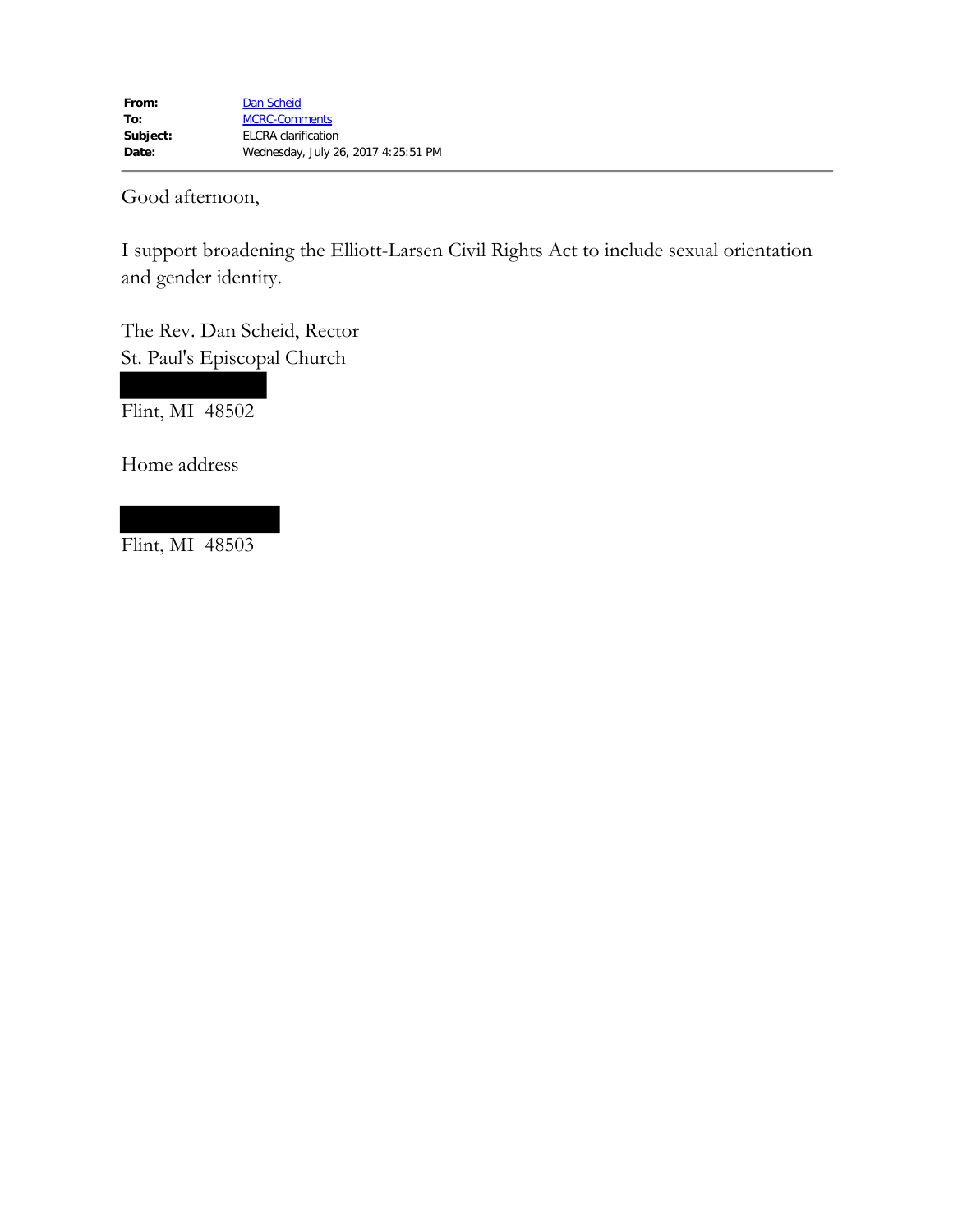| From:    | <b>Barbara McBride</b>                      |
|----------|---------------------------------------------|
| To:      | <b>MCRC-Comments</b>                        |
| Subject: | Elliott-Larsen Civil Rights Act Definitions |
| Date:    | Friday, July 28, 2017 3:59:13 PM            |

Dear Commission members and staffers,

The Elliott-Larsen Civil Rights Act was enacted with few attributes specifically identified as protected. Please clarify the definition of "sex". Many LGBT+ individuals are treated as "less than" compared to the dominant group of white conservatives in my northwest lower Michigan region. They are denied housing, employment and service at some businesses.

Recently, as a tourist, I was refused service in St. Joseph while with an out LGBT+ person. There were no other plausible explanations (proper attire, indicators of ability to pay, English speaking, sobriety, etc.) Seeing the expression on my lunch companion's face made it all too clear that this experience is more pervasive (and more serious) in our state than our legislators took into account when they chose so few qualities for civil rights protection.

While they may ignore the commission's definition guides, it is a worthwhile effort to further clarify what is included in "sex".

Thank you for your consideration.

Regards, Barbara McBride Honor, MI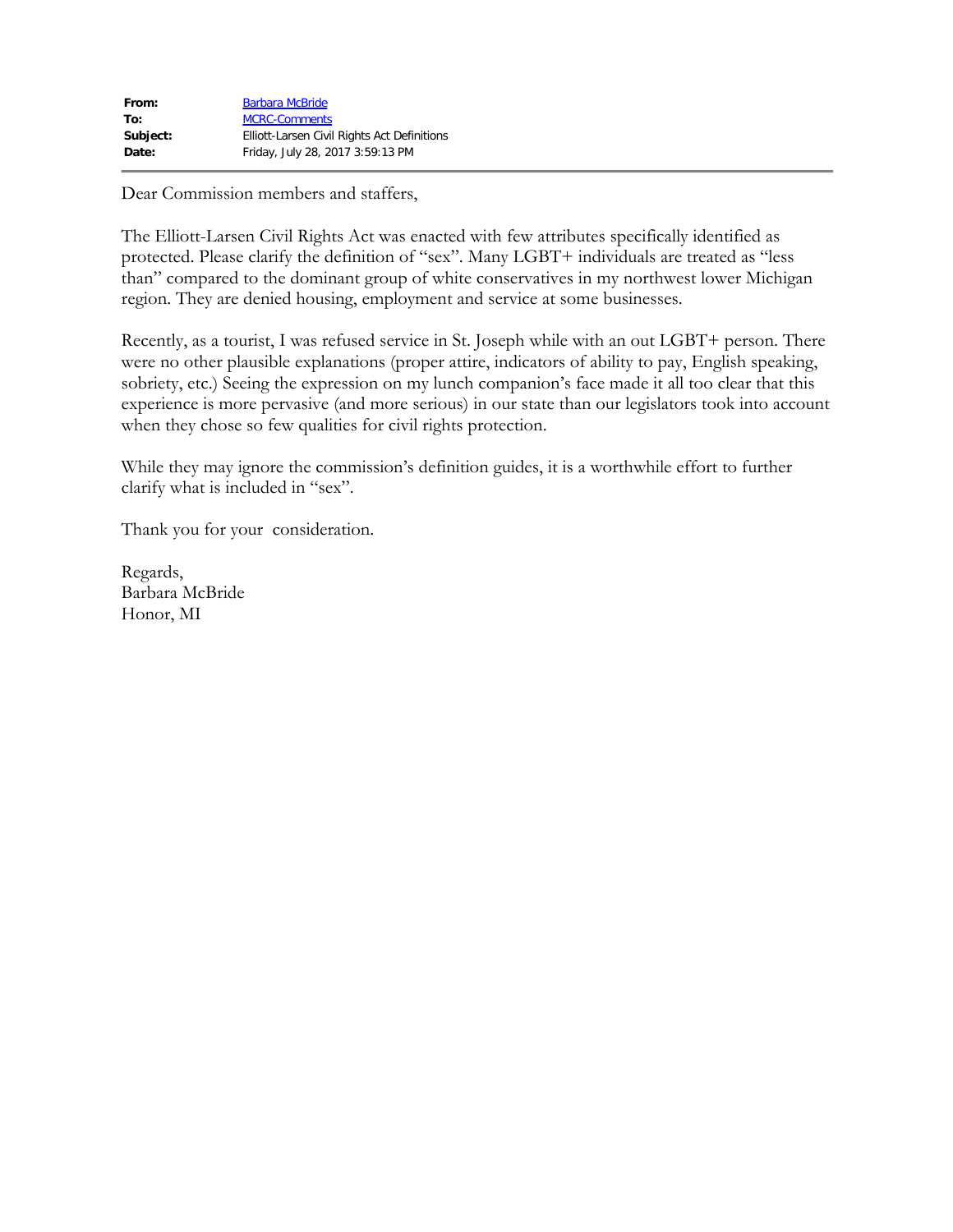To Whom It May Concern:

 will allow for discrimination cases to advance. Sincerely, I am writing to encourage the Civil Rights Commission to clarify definitions withing the Civil Rights Act. I encourage the commission to make clear that the Act include protections for sexual orientation or gender identity. Such an interpretation ensures equitable protection and

Adam LeRoy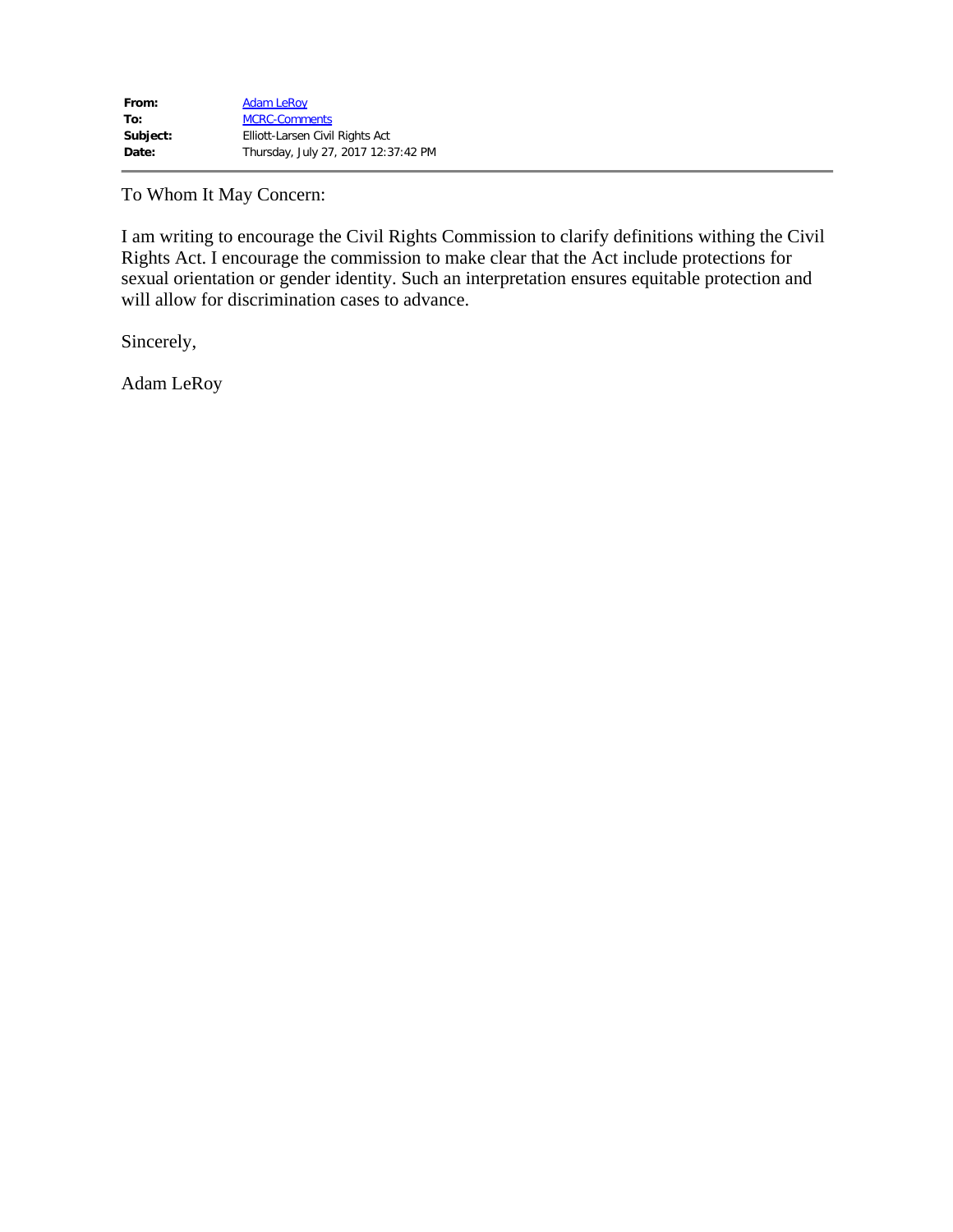This commission needs to issue an interpretative statement that says the prohibition against sex discrimination in the civil rights act includes protections against discrimination based on gender identity and sexual orientation.

If the state of Michigan will not protect my rights, why does it demand my tax money?

What happened to the Constitution of the United States of America?

Patricia Karnowski zip code 48867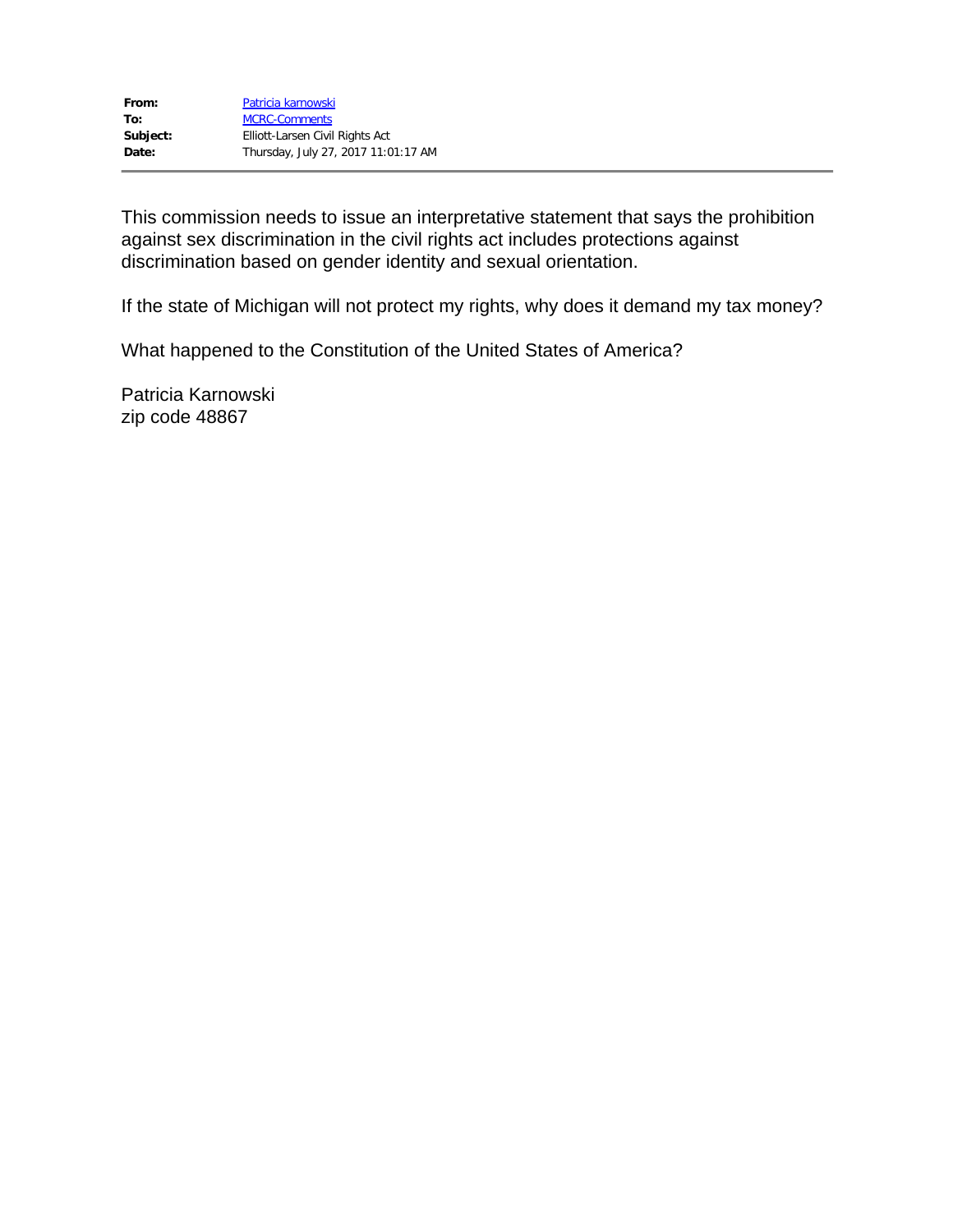Good morning,

I am writing to request that the Michigan Civil Rights Commission issue an interpretative statement finding that the prohibition on sex discrimination in employment, housing, and public accommodations found in Michigan's Elliott-Larsen Civil Rights Act ("Elliott-Larsen"), MCL 37.2101 et seq., includes a prohibition on discrimination based on an individual's gender identity and sexual orientation.

Thank you, Jacob Hachey Livonia, MI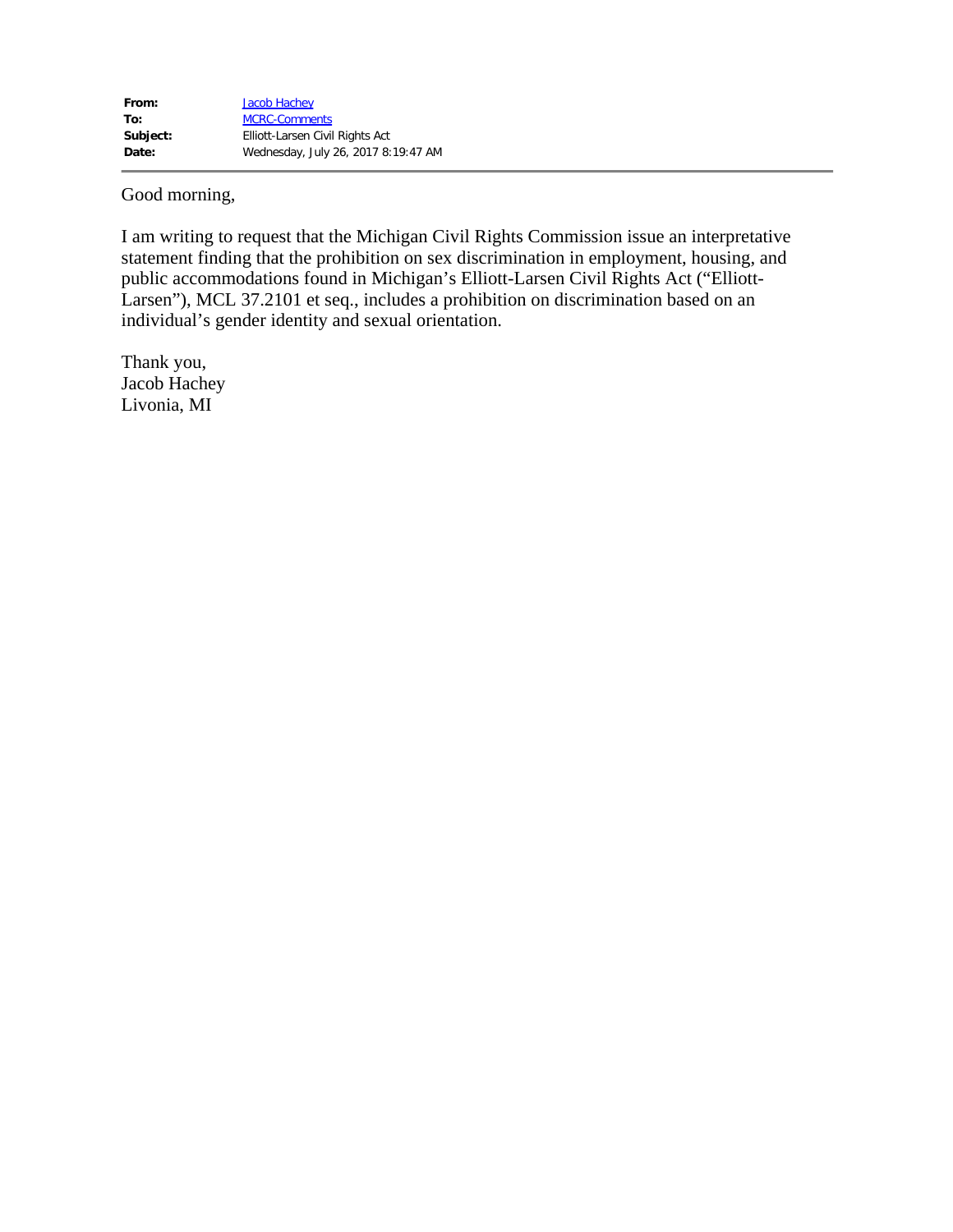To whom it may concern,

As a resident of Michigan, I believe that LGBTQ Michiganders should have the same protection from discrimination that is available to other Michiganders. Michigan can protect the lives and well-being of all Michiganders by ensuring the Elliot-Larsen Civil Rights Act includes protecting people on the basis of actual or perceived gender identity and sexual orientation.

Thank you for your time, Miranda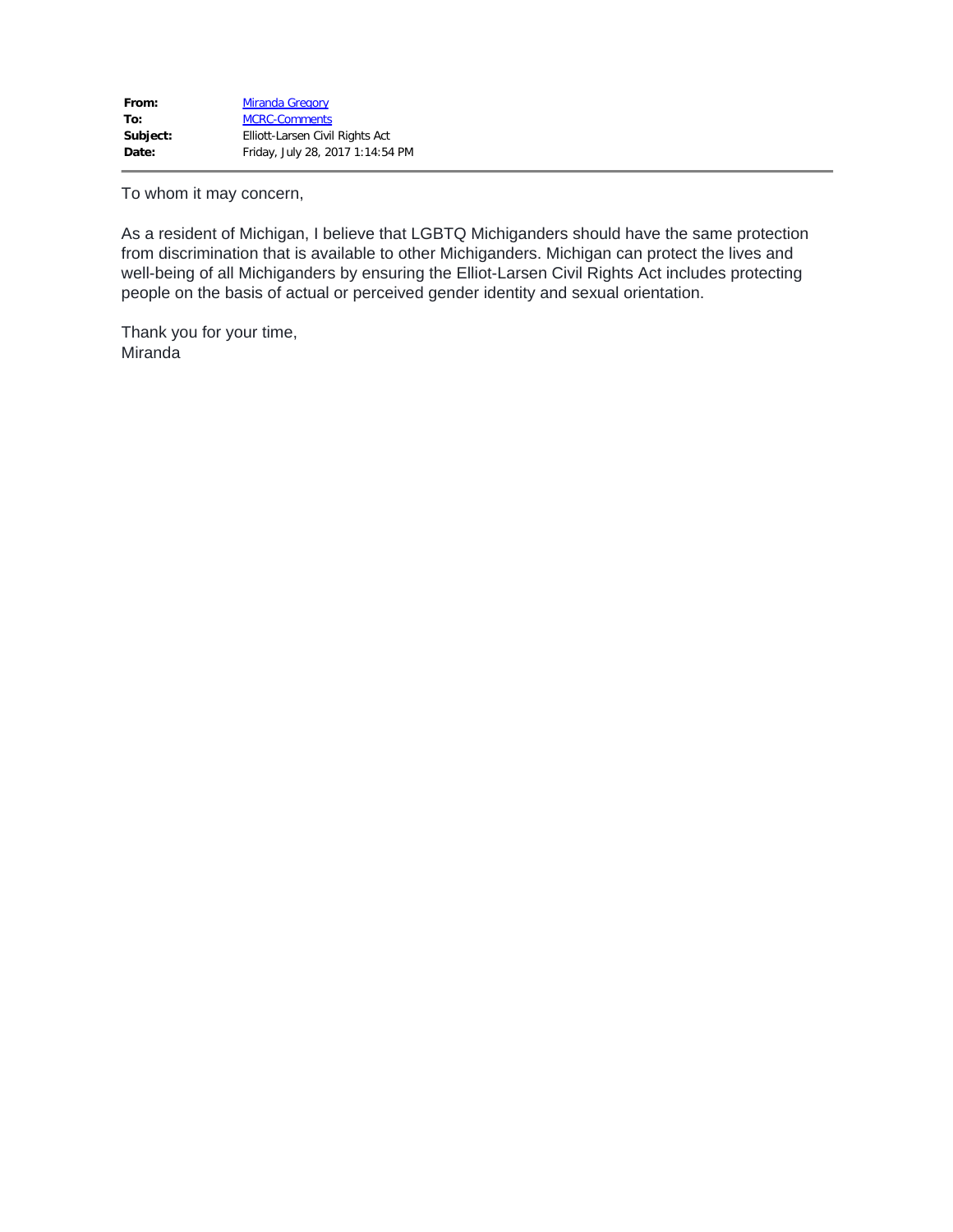| From:    | <b>Francisco Nunez</b>                               |
|----------|------------------------------------------------------|
| To:      | <b>MCRC-Comments</b>                                 |
| Subject: | Elliott-Larsen Civil Rights Act--Protect LGBT people |
| Date:    | Tuesday, July 25, 2017 8:12:29 PM                    |

## Hello,

I am a gay man, a taxpayer, an employee of a small business in Michigan, and a recent graduate from a Michigan college. All my life I have lived in a state where despite my contributions to the community, I can still be fired or denied a job due to my sexuality. I believe that I, along with others of the LGBT community, deserve equal protection under the Elliott-Larsen Civil Rights Act, and that we should be covered under the protections against sex discrimination. I would like to know that, should I be fired because of my sexuality, I will have recourse, and my state will be behind me.

Thank you for your consideration, Frankie Nunez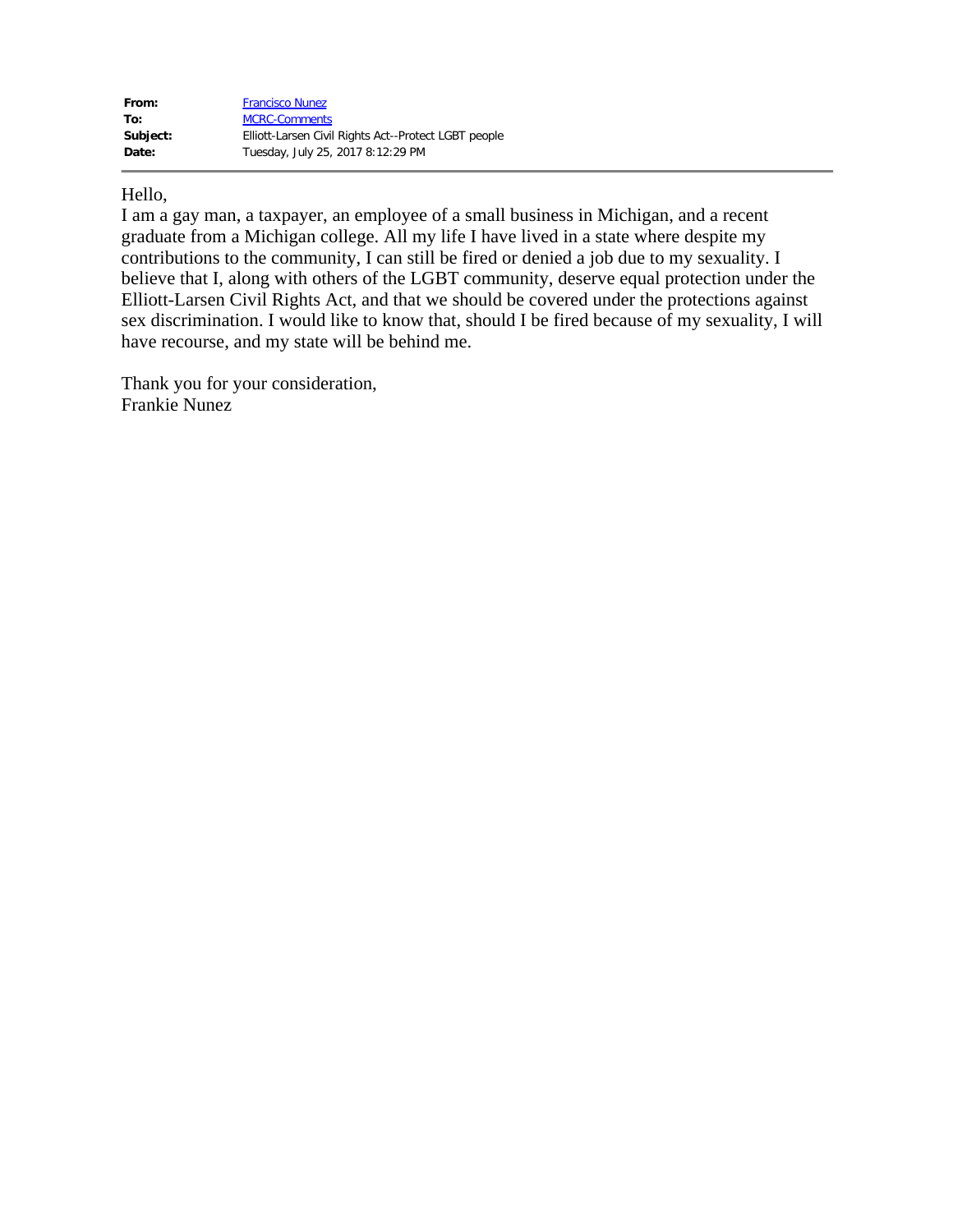| From:    | <b>Charity Steere</b>                       |
|----------|---------------------------------------------|
| To:      | <b>MCRC-Comments</b>                        |
| Subject: | Elliott-Larsen on discrimination due to sex |
| Date:    | Thursday, July 27, 2017 10:18:33 AM         |

With regard to discrimination on the basis of sex, prohibited by the Elliott-Larsen Act: It is obvious to me that this law applies to ANY expression of sexual identity. No one should be discriminated against due to their biological, identified, or perceived sex and the law makes no distinction amongst expressions of sexuality and provides no definition of sex, therefore it applies to ANY expression of sex. Civil rights MUST be protected on the basis that the individual is human. The expression of sex is utterly irrelevant and civil rights are clearly protected under this law. Thank you for the opportunity to comment,

Charity W. Steere

Grass Lake, MI 49240

Sent from Mail for Windows 10

.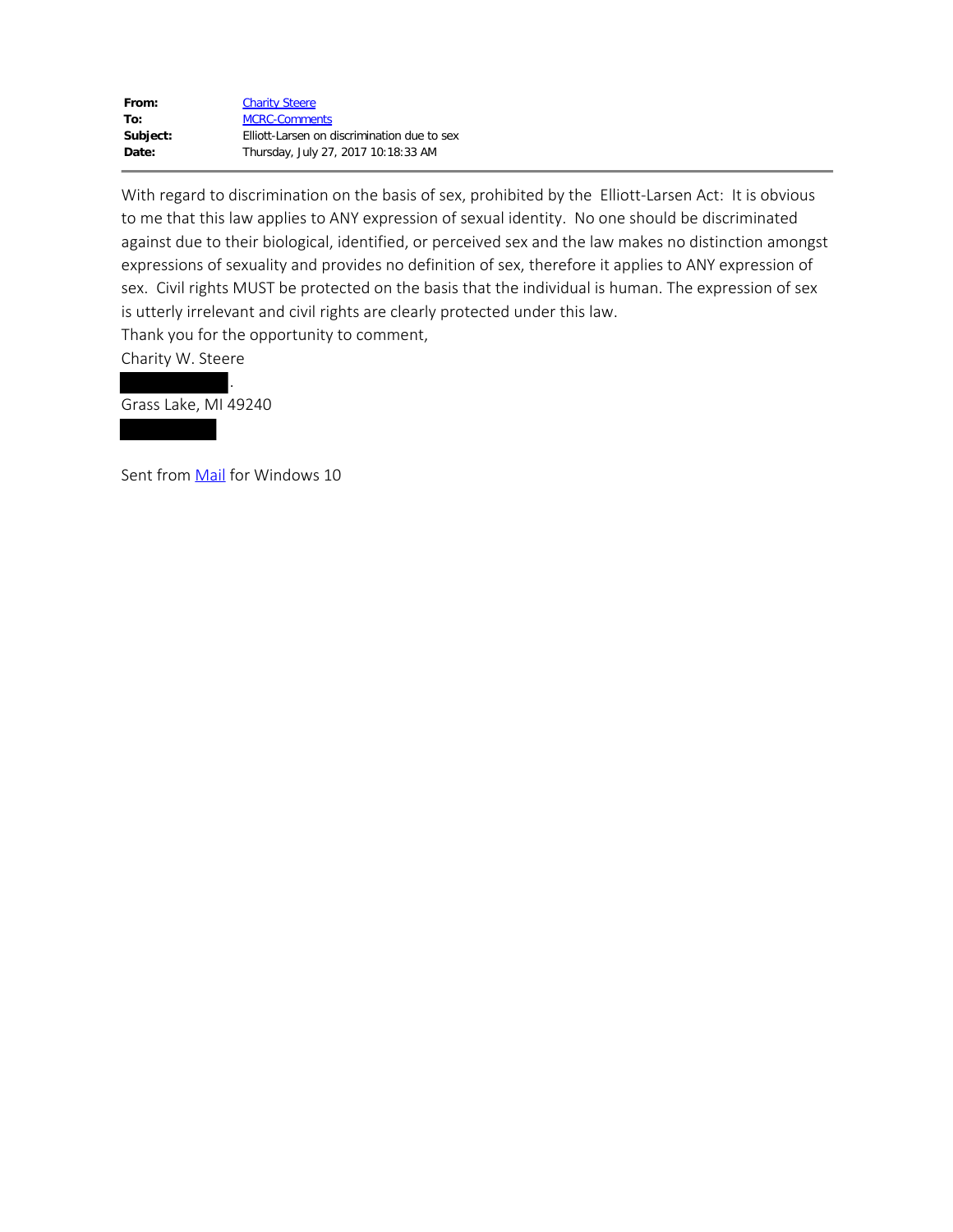| From:    | on behalf of <b>Ariel Kennedy</b>  |
|----------|------------------------------------|
| To:      | <b>MCRC-Comments</b>               |
| Subject: | <b>EQMI Request</b>                |
| Date:    | Thursday, July 27, 2017 1:02:29 PM |

I wholeheartedly support Equality Michigan's request for Michigan Department of Civil Rights to clarify that the Elliott-Larsen Civil Rights Act (ELCRA) includes protection against discrimination on the basis of gender identity and sexual orientation.

Michigan needs to be a leader in the fight against LGBT discrimination. No one should be discriminated against because of their race, gender, religion, gender identity, or sexual orientation. As Michigan strives to grow its economy we need to show that we are a good state to work in and providing these protections helps to attract new workers and helps to keep Michiganders in state.

Thank you,

Ariel Kennedy Grand Rapids, MI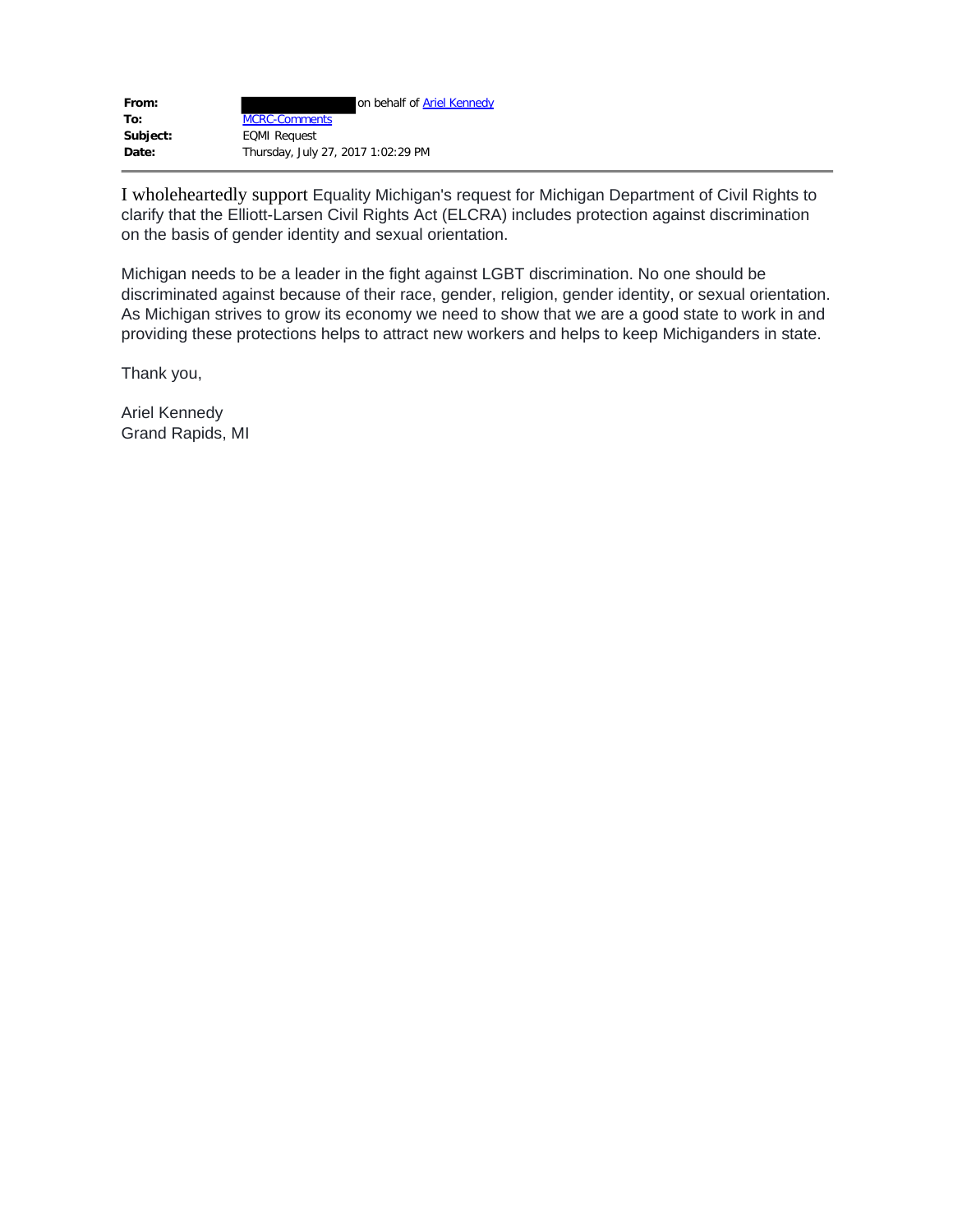Dear Michigan Civil Rights Commissioners;

As a Michigan resident, I feel we have travelled long past the time to include sexual orientation in the Elliott-Larsen Civil Rights Act. The United States Supreme Court has recognized same-sex marriage as a fundamental right for Americans. Yet Michigan still lags behind in endorsing the same dignity that the Supreme Court said were to be given individuals of the same sex.

Federal courts already recognize sexual orientation as part of "sex" under the United States Civil Rights Act. The United States Department of Housing and Urban Development, which provides funding to the Michigan Department of Civil Rights, has already afforded protections to same sex couples. Despite some recent misguided comments by the current U.S. Attorney General, the Equal Employment Opportunity Commission, which also provides funding to MDCR, recognizes sexual orientation as a protected status.

The question then begs asking: how can the Michigan Civil Rights Commission, whose addition to the 1963 Michigan Constitution was to carry out guarantees against discrimination, take money from the federal government on one hand to eradicate sexual orientation discrimination while failing to recognize it as part of its own state civil rights laws?

EQMI's request is a natural outgrowth of Michiganders' growth. We believe people should be treated with dignity and respect. We believed it so strongly in it we made a place for it in the Michigan Constitution. I urge you to do what is right - embrace Equality Michigan's request.

Thank you.

Sincerely, Brenda J. Frezell, J.D.

Lansing, MI 48917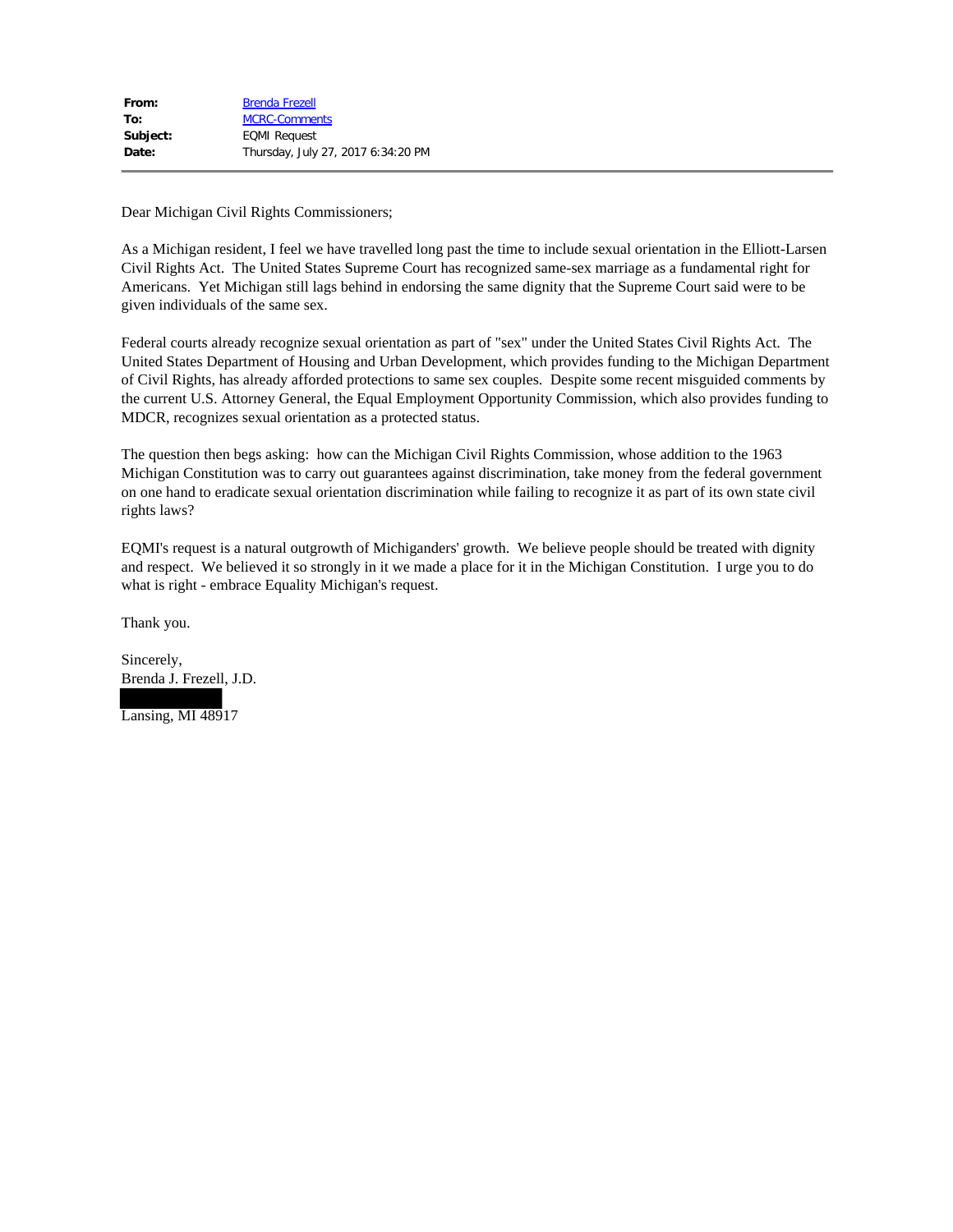| From:    | John Nixon III                   |
|----------|----------------------------------|
| To:      | <b>MCRC-Comments</b>             |
| Subject: | Equal rights                     |
| Date:    | Friday, July 28, 2017 8:24:48 PM |

Now more than ever we need to protect all of our fellow US citizens. You have the opportunity to put Michigan in elite company of States who do care and protect the basic rights of all. Please don't let our Federal Govt influence your decision, this protection is needed. My wife and I met our 25 year old transgender daughter for the first time in Nov of 2016 , thus our journey is new but not without passion. I can tell you all this is real, it's true Josie had been surviving for 25 years and now is very happy in her transition to a beautiful young woman. She was basically forced to move out of MI to find a safer setting, we still see her but we are embarrassed our State doesn't at it's core protect her. Please make our State one of the safe havens for transgender soles as many others have, make a statement don't follow the rhetoric from our "leaders" in DC. Josie did not choose to transition, she had to in order to continue her life journey, to say anything else on that is just silly. Ladies and gentlemen of the State of Michigan let's please protect all of our residents not just some of them.

Thank you , John Nixon III

Dexter, MI

John Nixon III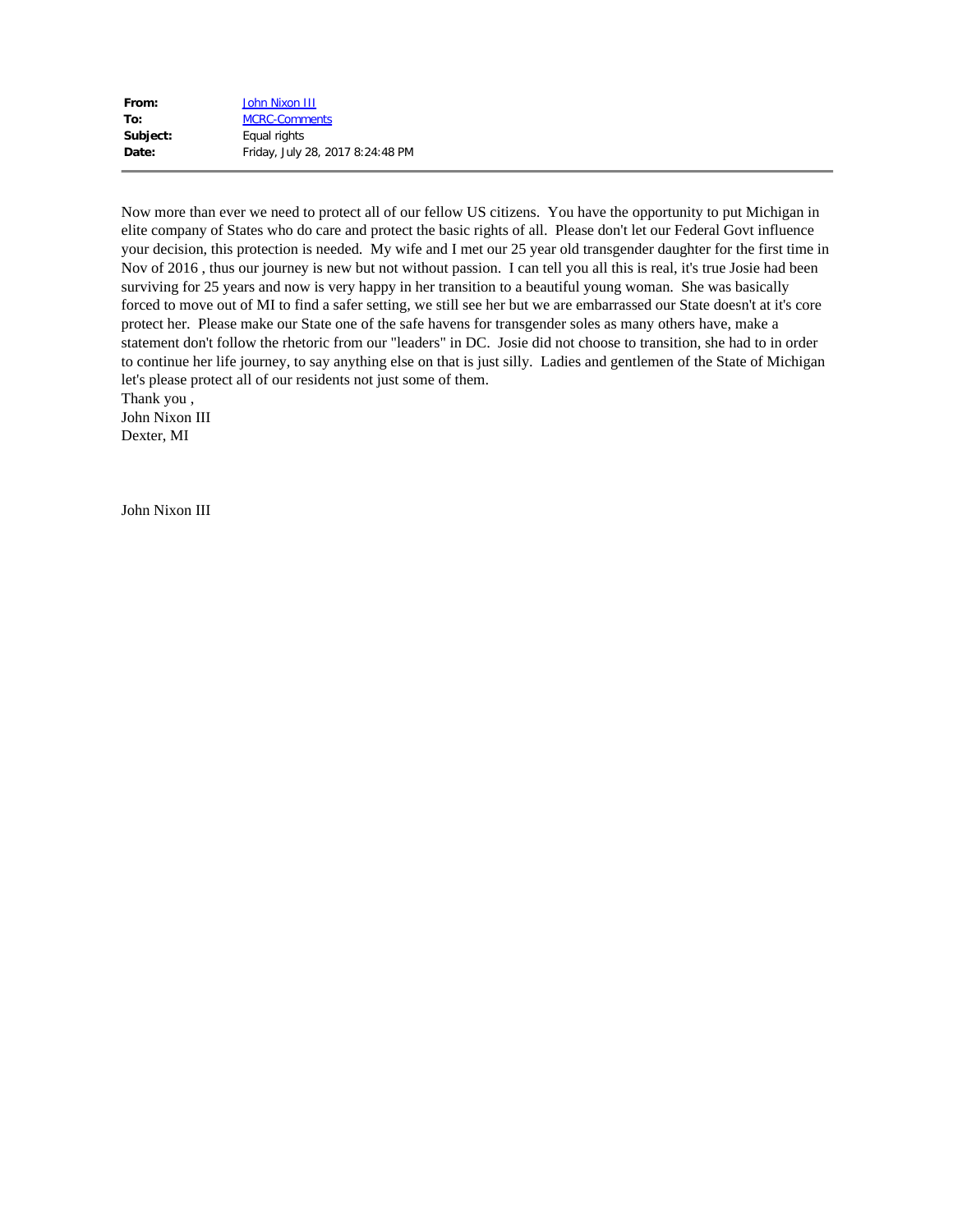| From:    | Marsha Caspar                        |
|----------|--------------------------------------|
| To:      | <b>MCRC-Comments</b>                 |
| Subject: | Equality for ALL in Michigan         |
| Date:    | Wednesday, July 26, 2017 10:50:39 PM |

All people should be treated fairly and equally by the laws of Michigan. Just like my wife, I was born and raised and live in Michigan. In 2014, I was legally able to marry my partner of 27 years; we are now celebrating 3 years of marriage and 30 years together. The next legal and moral responsibility for my home State of Michigan is non-discrimination protections in employment, housing, or public accommodations based on an individual's gender identity or sexual orientation.

I strongly urge the Michigan Civil Rights Commission, pursuant to its authority to interpret the Elliott Larsen Civil Rights Act to issue an interpretative statement finding that it is unlawful sex discrimination to discriminate in employment, housing, or public accommodations based on an individual's gender identity or sexual orientation.

Marsha Caspar Michigander for fairness and equality in this Great State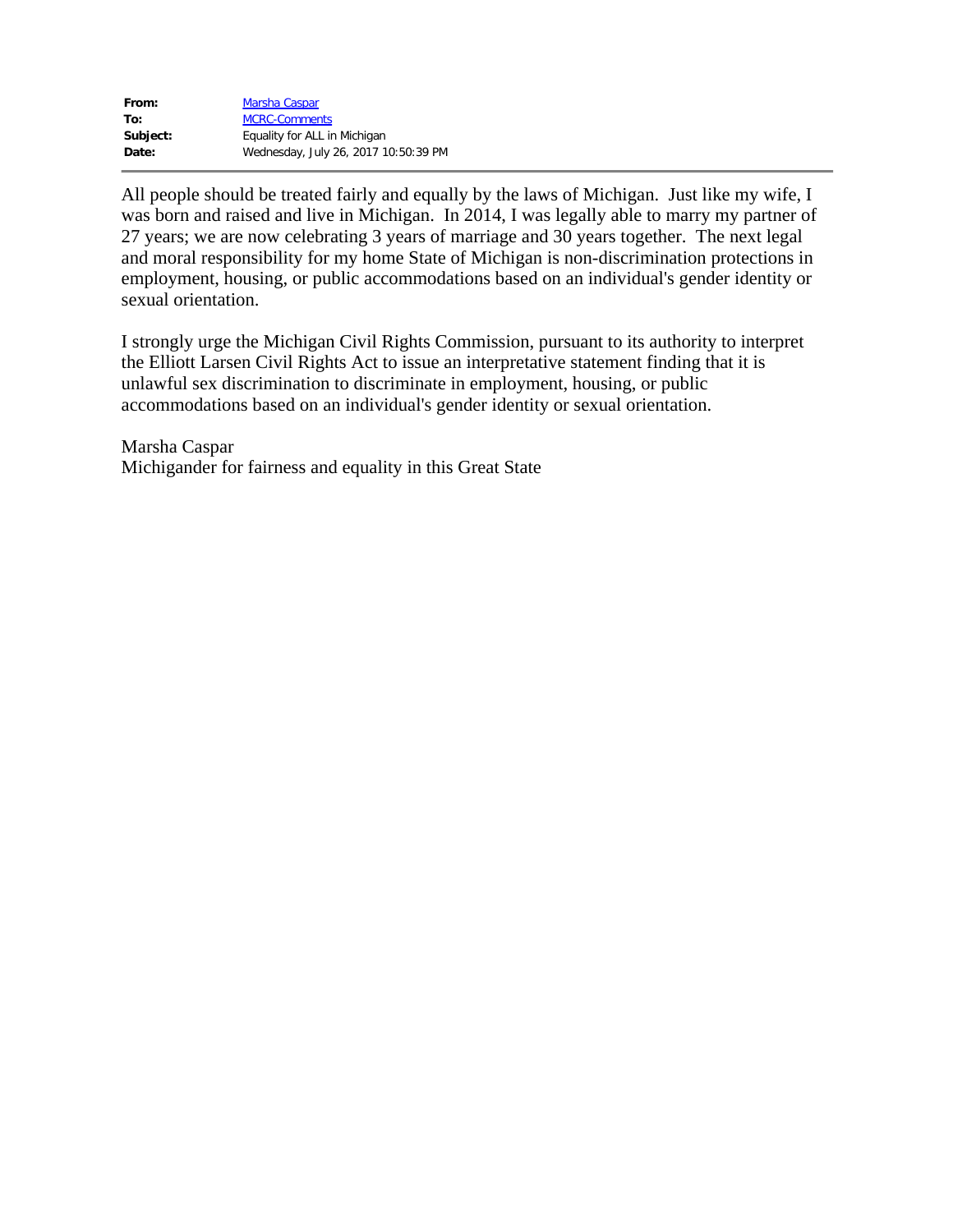Dear Sir/Madam,

Currently in Michigan, lesbian, gay, bisexual and transgender people are not protected by state law banning discrimination. That means they can be legally discriminated against in housing, employment and public accommodations. Dear Sir/Madam,<br>Currently in Michigan, lesbian, gay, bisexual and transgender people are not protected by state<br>law banning discrimination. That means they can be legally discriminated against in housing,<br>employment and pu

I am in support of the proposal put forth by Equality Michigan that would ask the Michigan Civil Rights Commission to interpret a current prohibition on sex discrimination to include protections for sexual orientation and gender identity.

I would also support House bill 4689, sponsored by Rep. Jon Hoadley, D-Kalamazoo, which would also ban discrimination based on sexual orientation and gender identity or expression.

Steve Hartman

Flint, MI 48507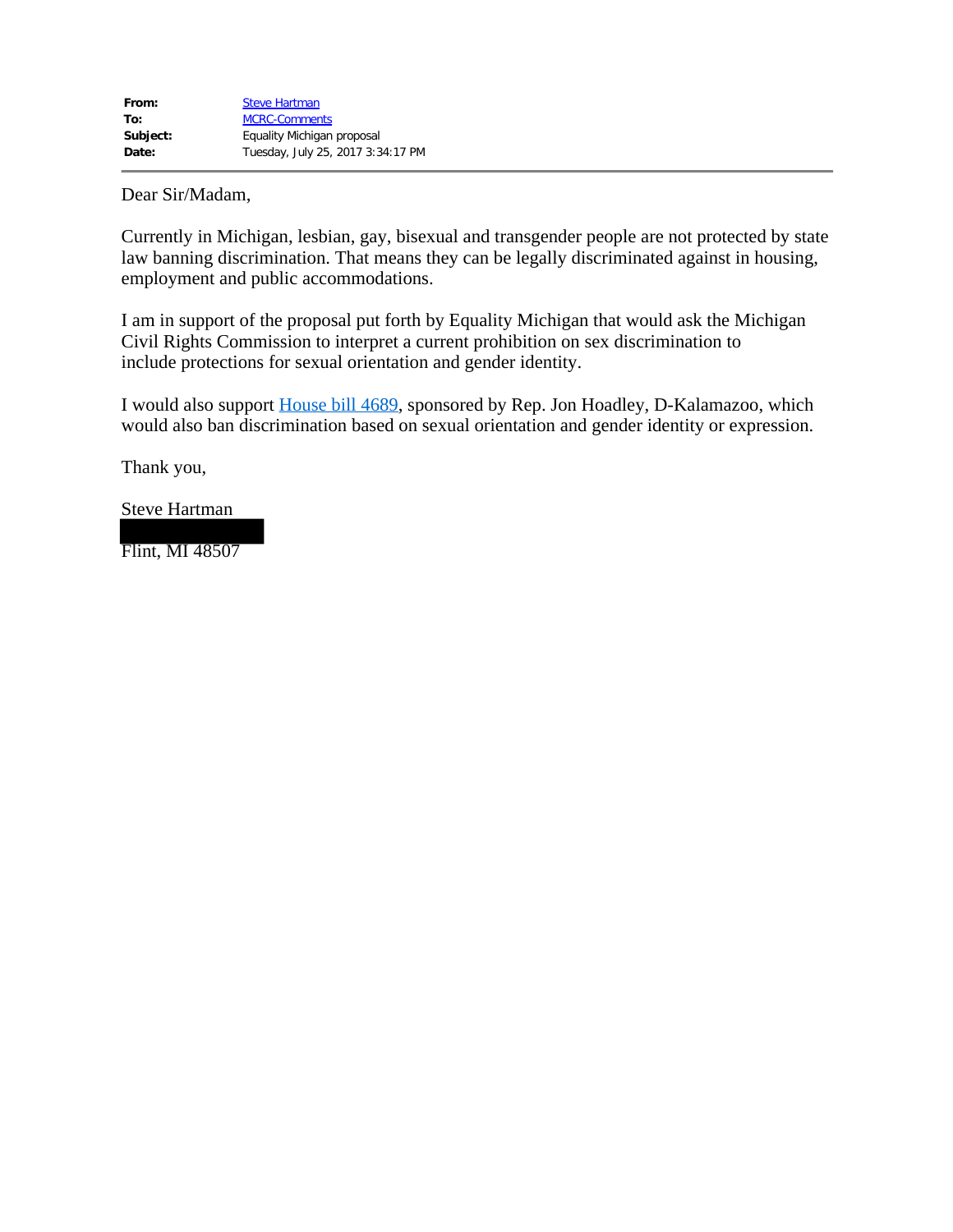To whom it may concern:

I believe gender identity and sexual orientation are determined in utero. Sometimes identity/orientation do not match up with a person's chromosomes or physical gender, but it is the individual's right to choose how to present themselves outwardly, and to decide who to love. LGBTQ citizens deserve the right to live in society as freely as anyone else. They should be a protected class in anti-discrimination laws.

Thank you for considering my opinion in your work,

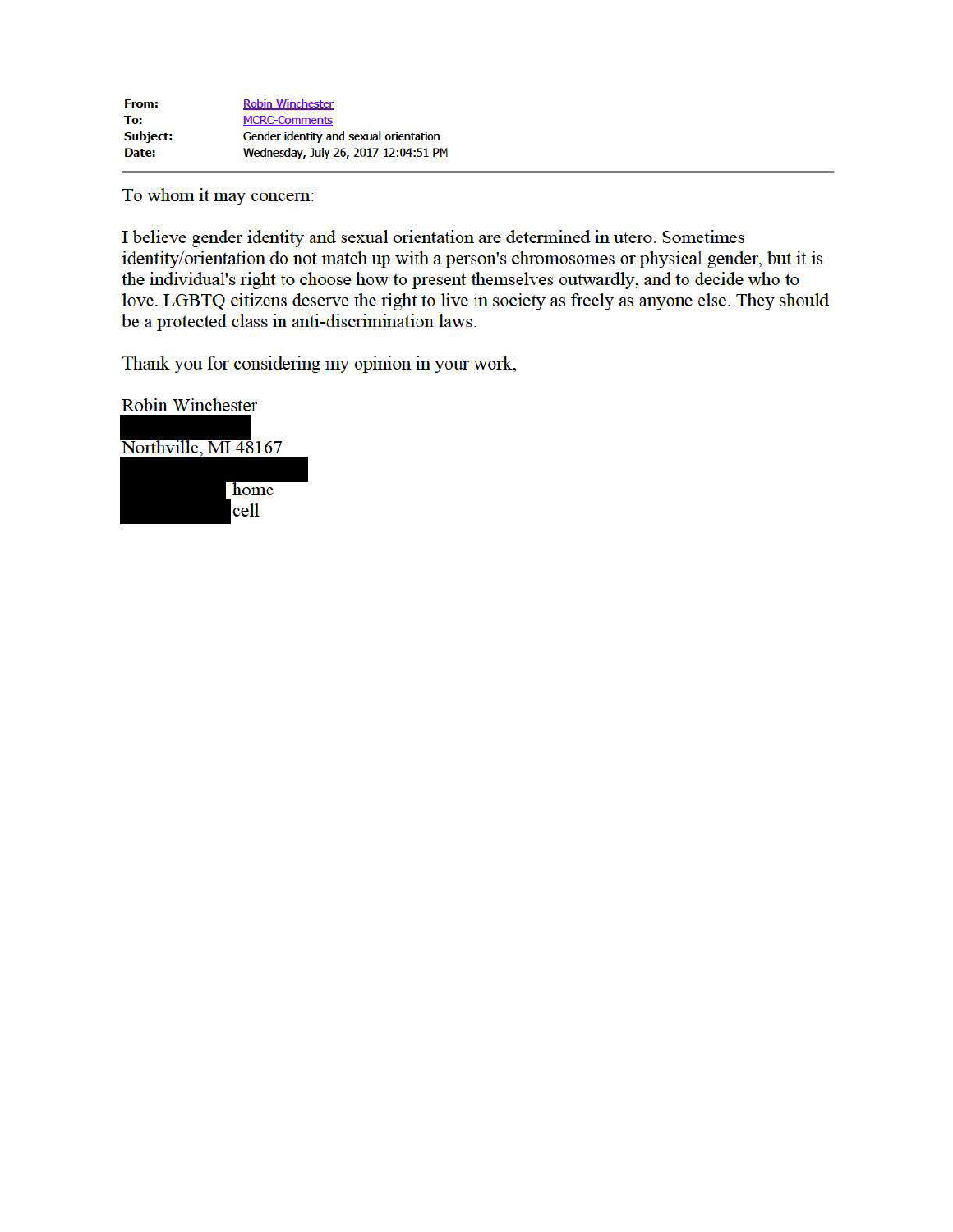| Kathy and Kent Wiejaczka               |
|----------------------------------------|
| <b>MCRC-Comments</b>                   |
| Gender identity and sexual orientation |
| Friday, July 28, 2017 10:17:20 AM      |
|                                        |

Michigan needs to include in its civil rights bills protection for people of all sexual identities and orientations. We are all people in this state and our civil rights need protection against any uncivil or discrimination.

Than you,

Kathy Wiejaczka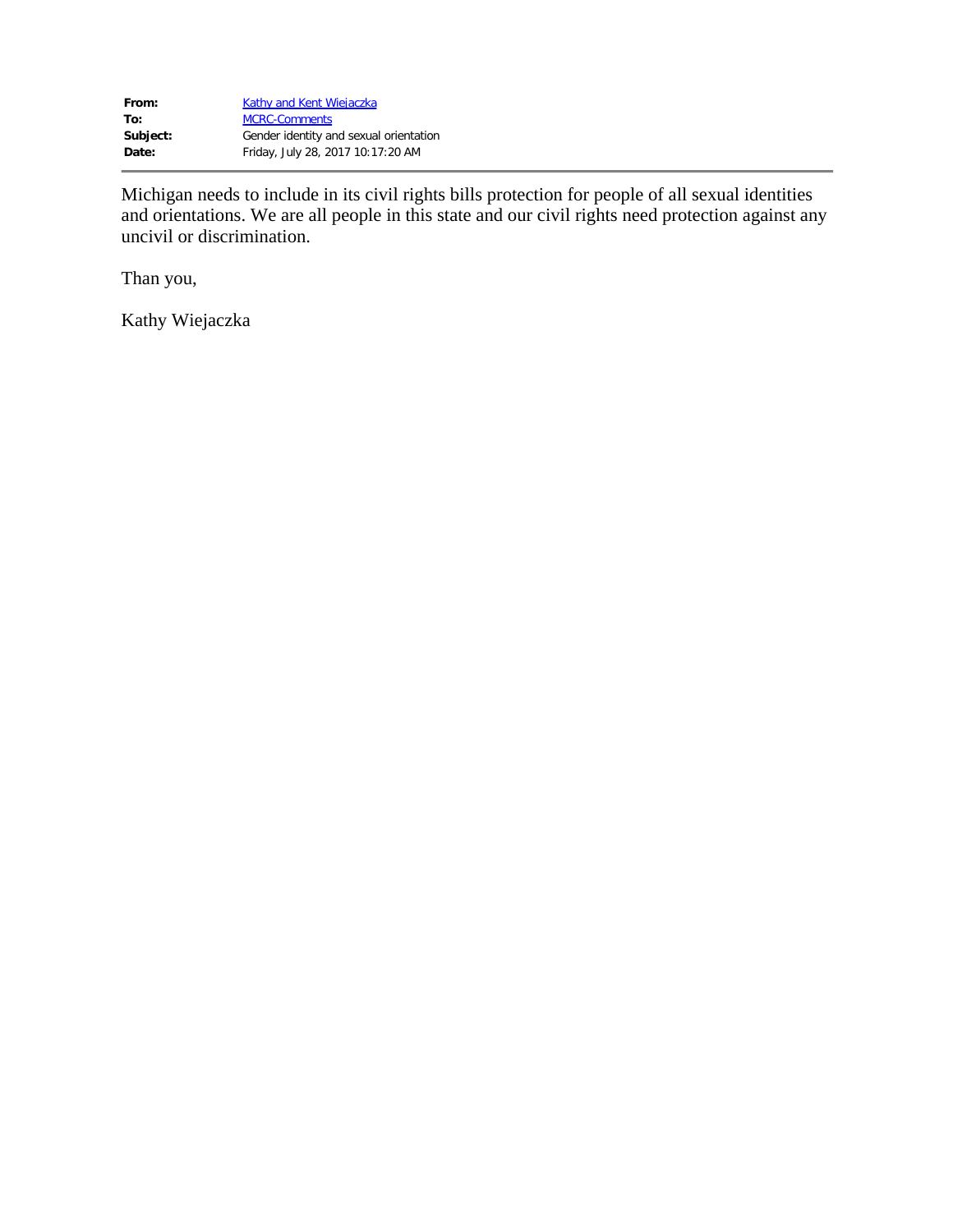| From:    | <b>Shelly Sulser</b>              |
|----------|-----------------------------------|
| To:      | <b>MCRC-Comments</b>              |
| Subject: | <b>LGBT</b> protection            |
| Date:    | Tuesday, July 25, 2017 7:31:59 PM |

"I respectfully request that the Michigan Civil Rights Commission, pursuant to its authority to interpret the Elliott-Larsen Civil Rights Act, issue an interpretative statement finding that it is unlawful sex discrimination to discriminate in employment, housing, or public accommodations based on an individual's gender identity or sexual orientation," as requested by Equality Michigan.

I can be legally married - and am legally married - but can still be fired for being legally married. Please right this wrong. Thank you. Shelly Kehrle-Sulser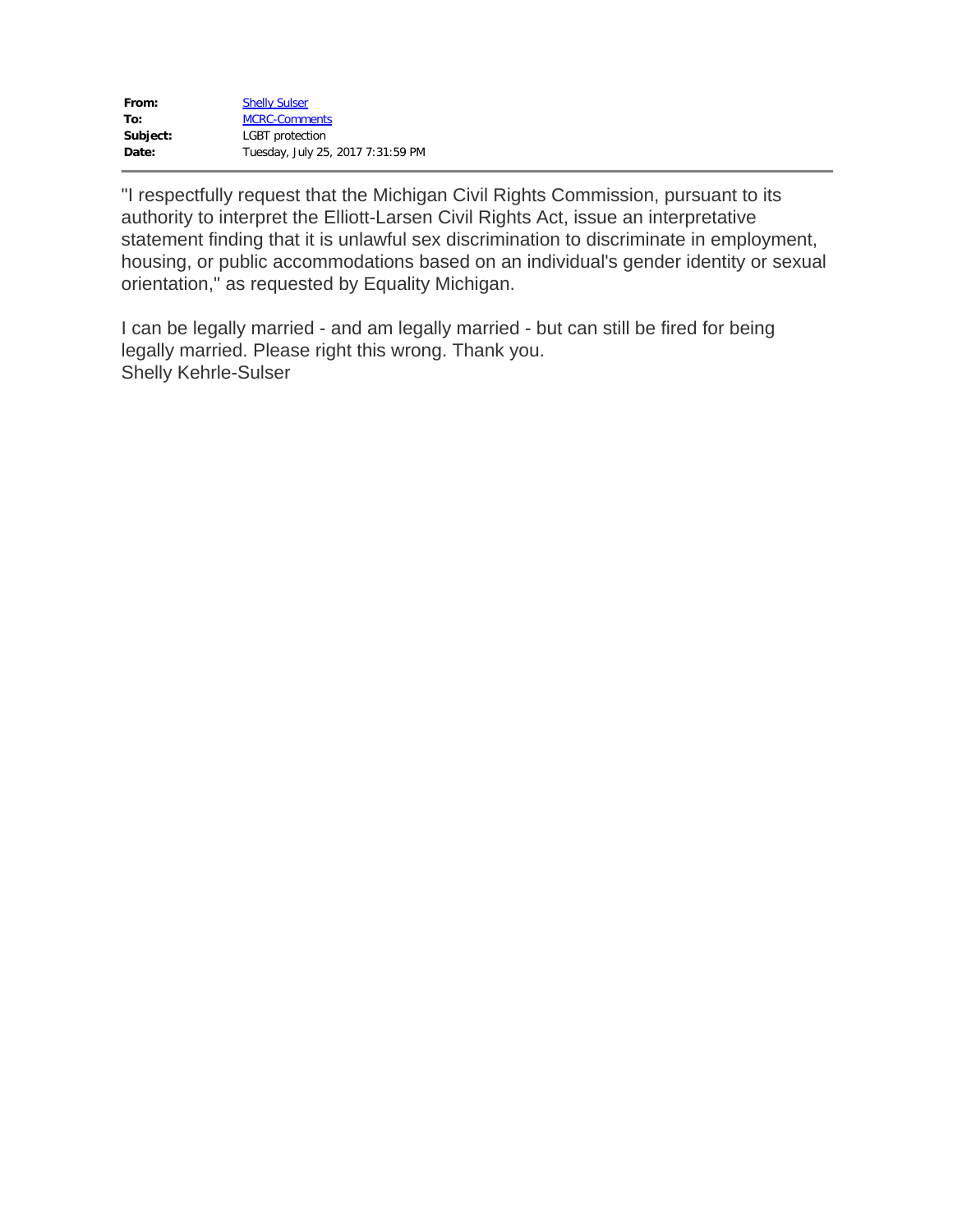| From:    | <b>Justin Flagel</b>               |
|----------|------------------------------------|
| To:      | <b>MCRC-Comments</b>               |
| Subject: | <b>LGBTO Protections</b>           |
| Date:    | Saturday, July 29, 2017 6:37:47 PM |

I am writing to ask that the Michigan Civil Rights Commission clearly and firmly state that the prohibition against sex discrimination in the civil rights act includes protections against discrimination based on gender ide

Thank you.



If your bottle's empty, help yourself to mine, thank you for your time and here's to life. -Roger Clyne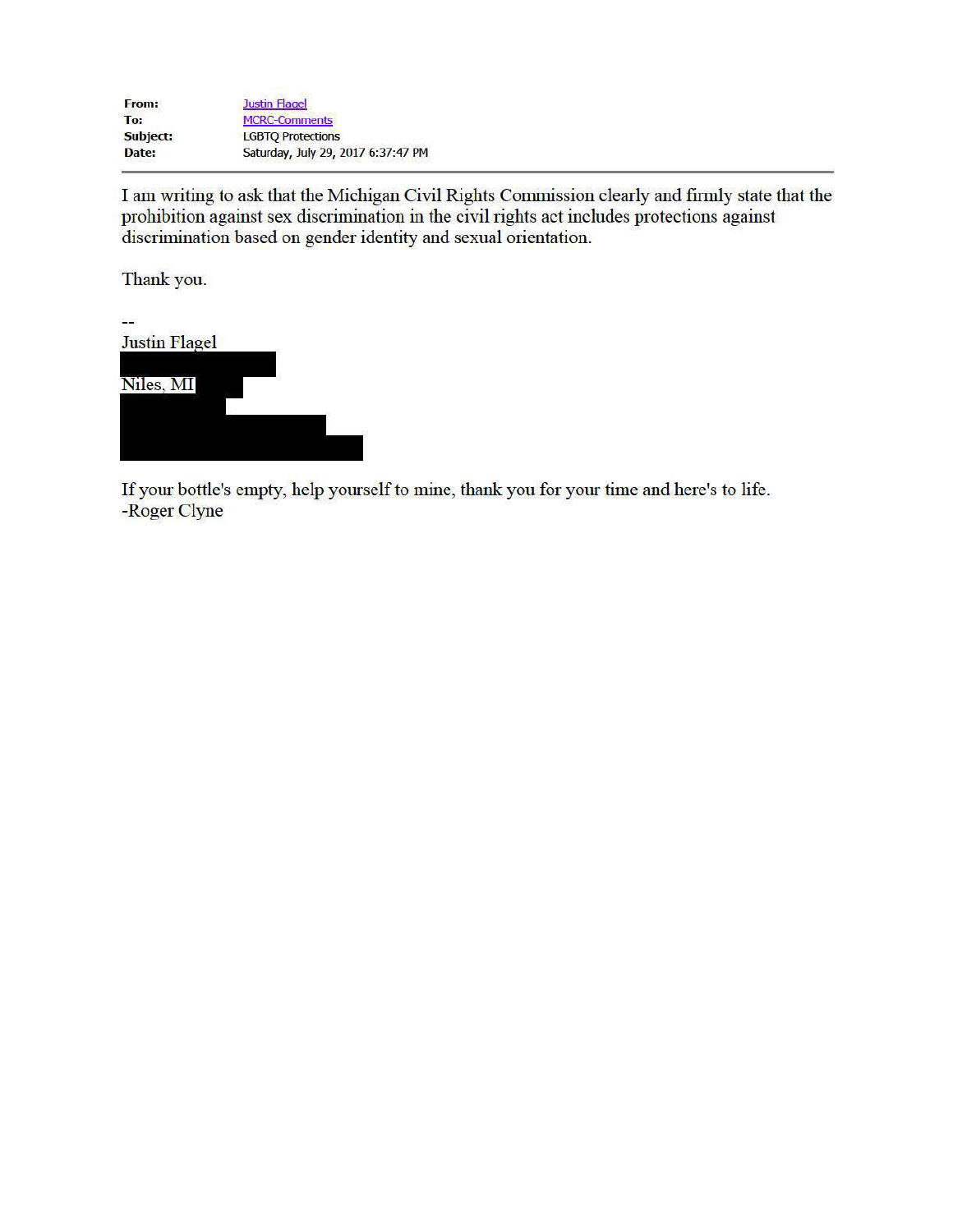| From:    | <b>Garnet Lewis</b>                                                             |
|----------|---------------------------------------------------------------------------------|
| To:      | <b>MCRC-Comments</b>                                                            |
| Subject: | Michigan Department of Civil Rights soliciting public input on the EQMI request |
| Date:    | Wednesday, July 26, 2017 5:27:40 PM                                             |

All people should be treated fairly and equally by the laws of Michigan. In 2015, I was legally able to marry my partner of 15 years; we are now celebrating 2 years of marriage and 17 years together. The next legal and moral responsibility for my home State of Michigan is nondiscrimination protections in employment, housing, or public accommodations based on an individual's gender identity or sexual orientation.

I strongly urge the Michigan Civil Rights Commission, pursuant to its authority to interpret the Elliott-Larsen Civil Rights Act, to issue an interpretative statement finding that it is unlawful sex discrimination to discriminate in employment, housing, or public accommodations based on an individual's gender identity or sexual orientation.

-Leigh Garnet Lewis

-- Saugatuck, MI 49453 Garnet Lewis, Ph.D. Business Manager VIGANO, LLC - Commercial Property Investment & Management Saugatuck, MI 49453

"Action is what separates a belief from an opinion." --Eboo Patel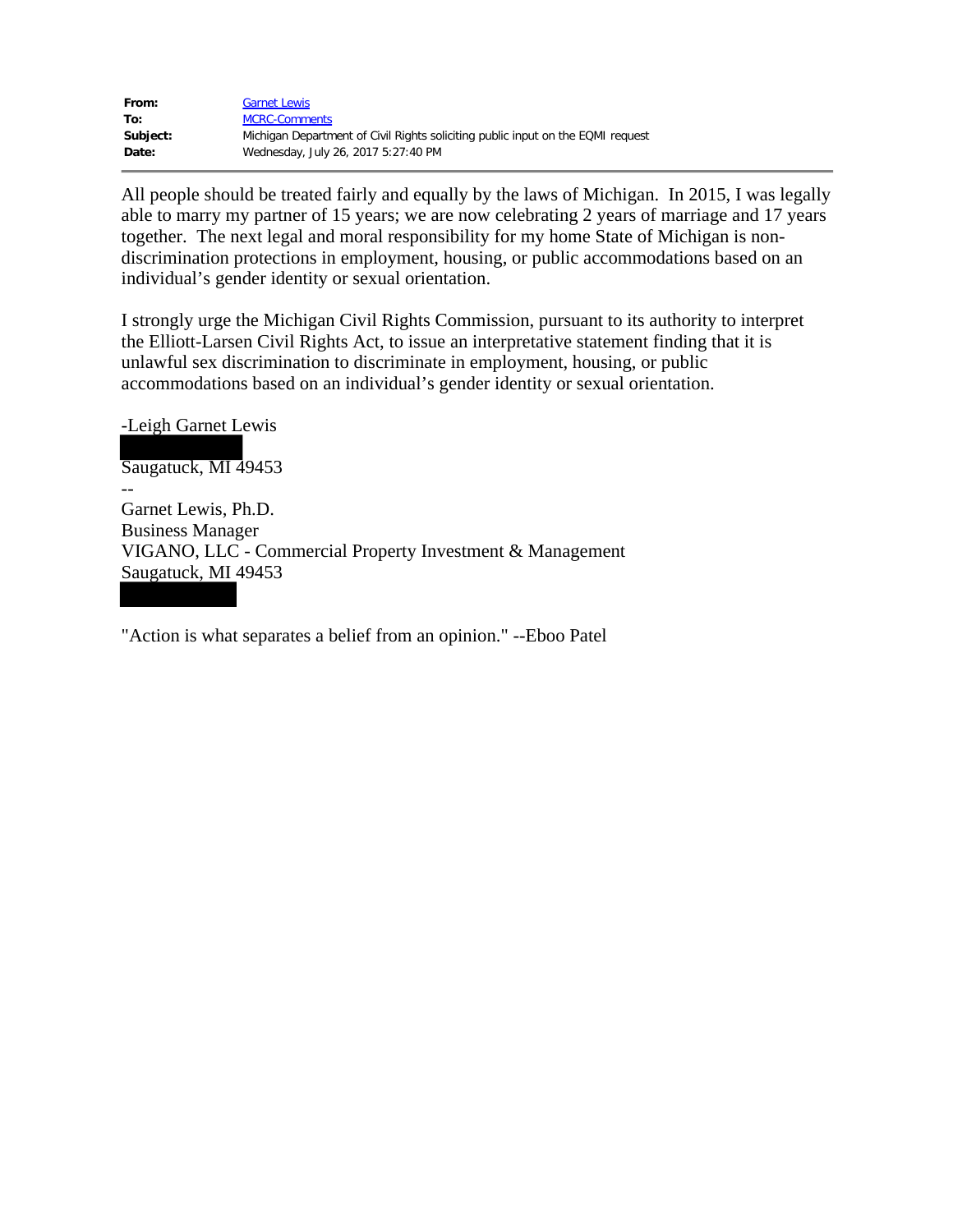Michigan Civil Rights Commission:

I urge the Commission to clarify the Elliott-Larsen Civil Rights Act by issuing an interpretative statement that prohibitions against sex discrimination in the act includes protections against discrimination based on gender identity and sexual orientation.

This clarification will positively impact citizens sense of security and will support employers efforts to attract and retain employees in Michigan.

Thank you for your consideration.

Sincerely, Steve Leuty

Kalamazoo MI 49006

This message may contain confidential information protected by law through attorney-client privilege or professional peer review/quality evaluation privilege. It is intended only for the individual or entity named above. It is proh bited for anyone else to disclose copy, distribute, or use the contents of this message. If you are not the intended recipient, please contact the sender by reply e-mail and destroy all copies of the original message. You may also contact the Bronson Healthcare Group Privacy Officer at privacyofficer@bronsonhg.org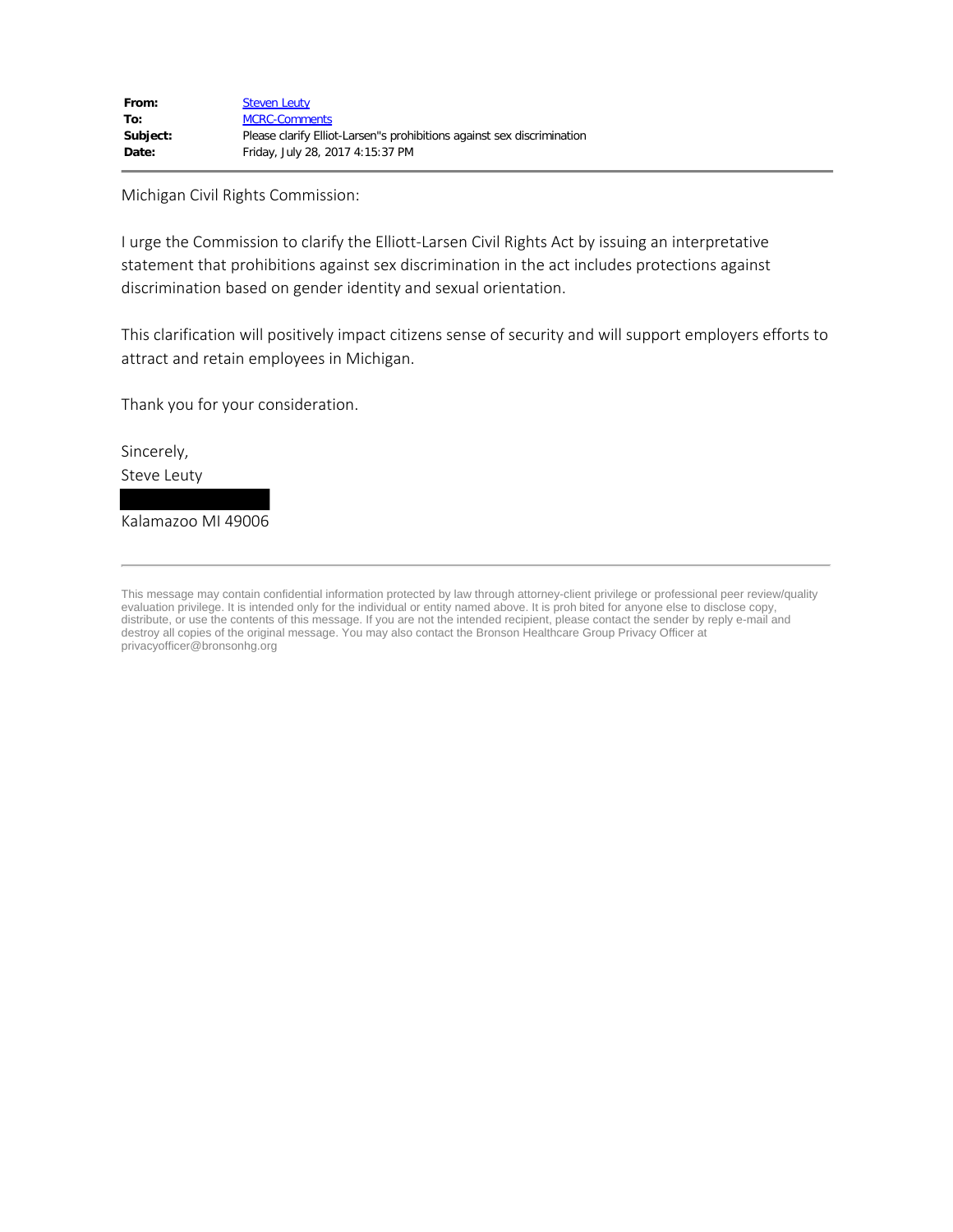Please issue an interpretative statement finding that Michigan's current ban on sex discrimination also makes anti-LGBTQ discrimination illegal in our state.

Thank you,

-- Ryan Redoute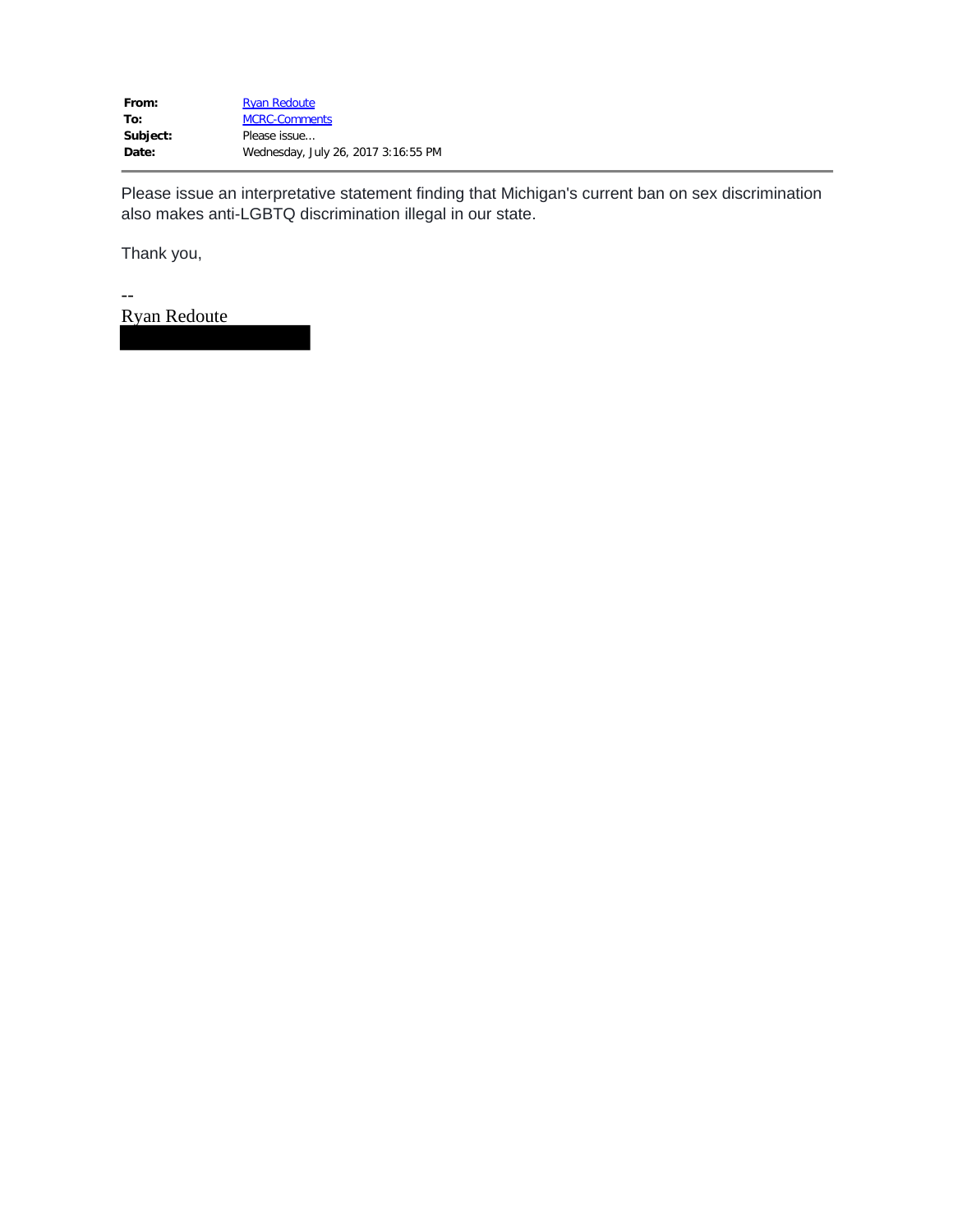To whom it concerns:

I am writing to express my support for an interpretive statement from the MCRC that clarifies that the existing prohibition on sex discrimination includes discrimination based on both sexual orientation and gender identity. The state of Michigan should not stand for discrimination against any individual or group, and not including sexual orientation and gender identity from current protections leaves thousands of Michiganders at risk.

Thank you.

Jennifer Robinson Portage, MI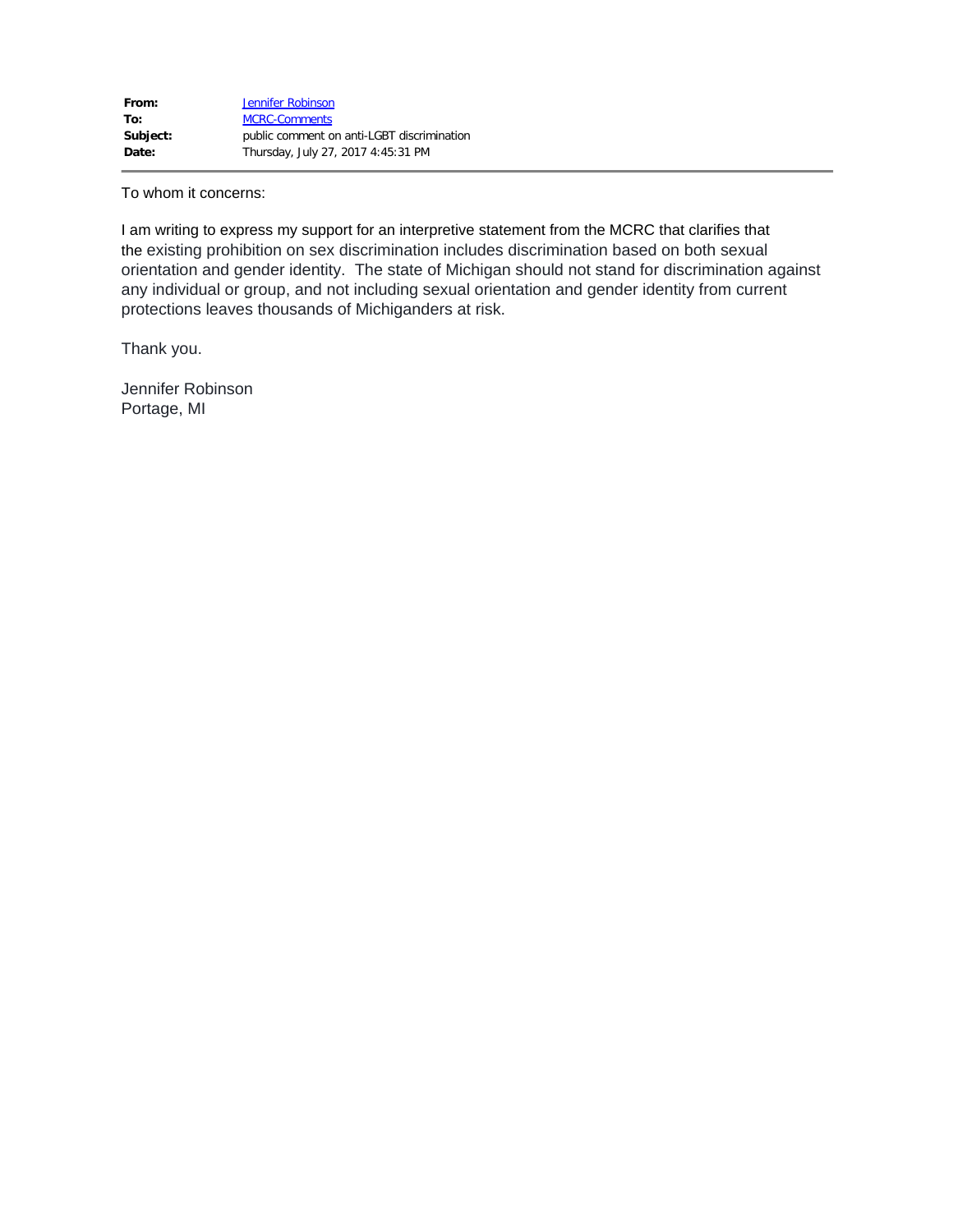To whom it may concern:

I fully support the request that the Michigan Civil Rights Commission, pursuant to its authority to interpret the Elliott-Larsen Civil Rights Act, issue an interpretative statement finding that it is unlawful sex discrimination to discriminate in employment, housing, or public accommodations based on an individual's gender identity or sexual orientation.

I have lived in Michigan most of my life and work within the LGBTQ community, so I see the harassment and struggle that LGBTQ people face every single day. Yesterday, the LGBTQ community faced a devastating blow when President Trump banned transgender people in the military. Trans people have a harder time finding employment and housing than any other group of people, and public policies like this one only make things worse.

We, as a collective society, know that it's not OK to discriminate based on the color of a person's skin, or whether they are male or female, or Christian or atheist. And when someone does get discriminated against in those instances, there are legal steps they can take to get justice. Why should sexual orientation or gender identity be any different?

States that have more comprehensive non discrimination policies bring in more talented, creativite, educated, and hard-working people than states that have outdated and bigoted policies. Please do the right thing for Michigan and for humanity, and protect ALL people.

Thank you,

(

Leila Vallarino

Southfield, MI 48034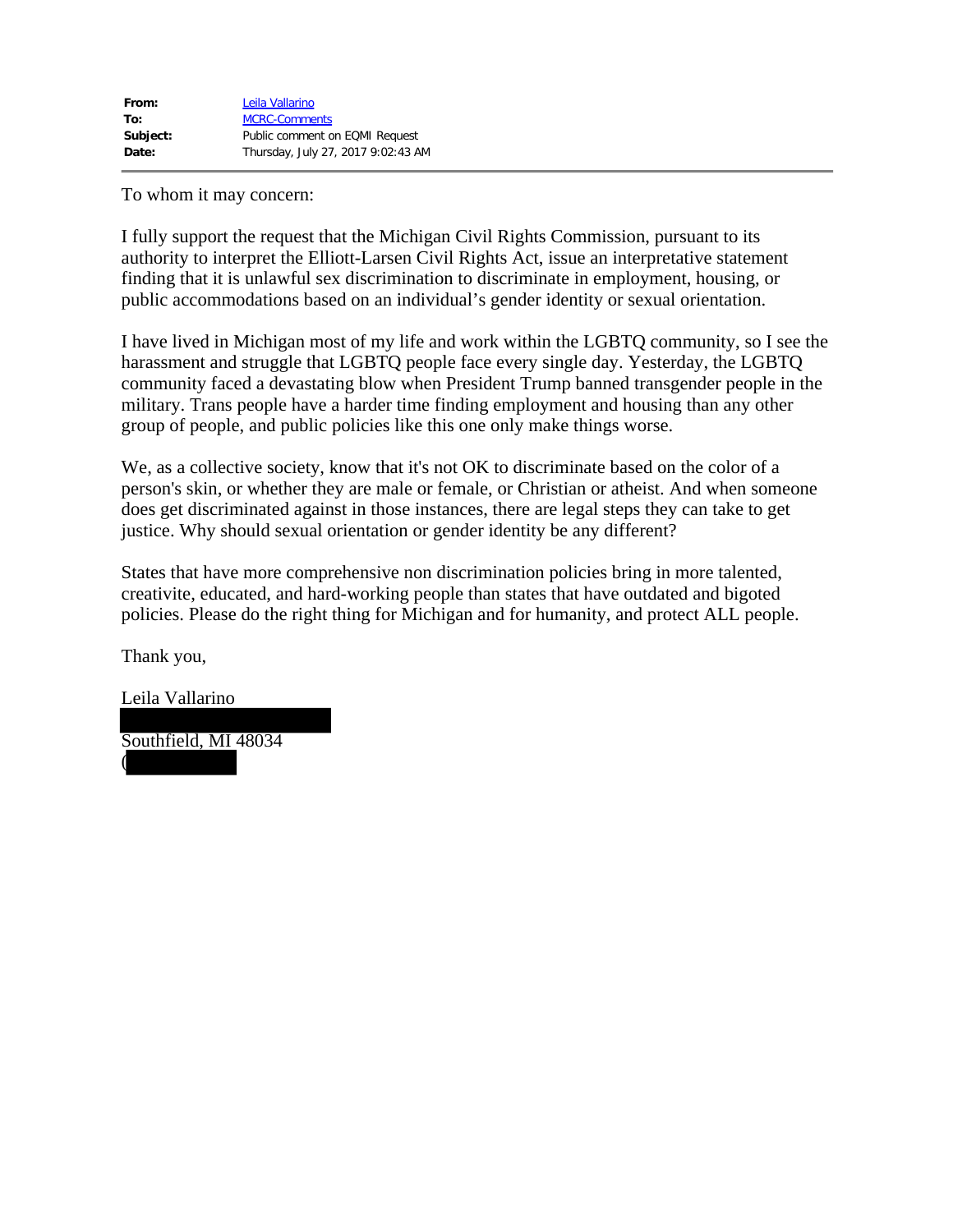Hello,

I would like to see "sexual orientation" and "gender identity" added to the classes of groups that are protected from discrimination. This is a very important issue to me. I do not believe it is moral or correct to discriminate against marginalized groups of individuals and the LGBT group are often targeted for unfair treatment or violence. They deserve to be protected in law. Heather Cruz

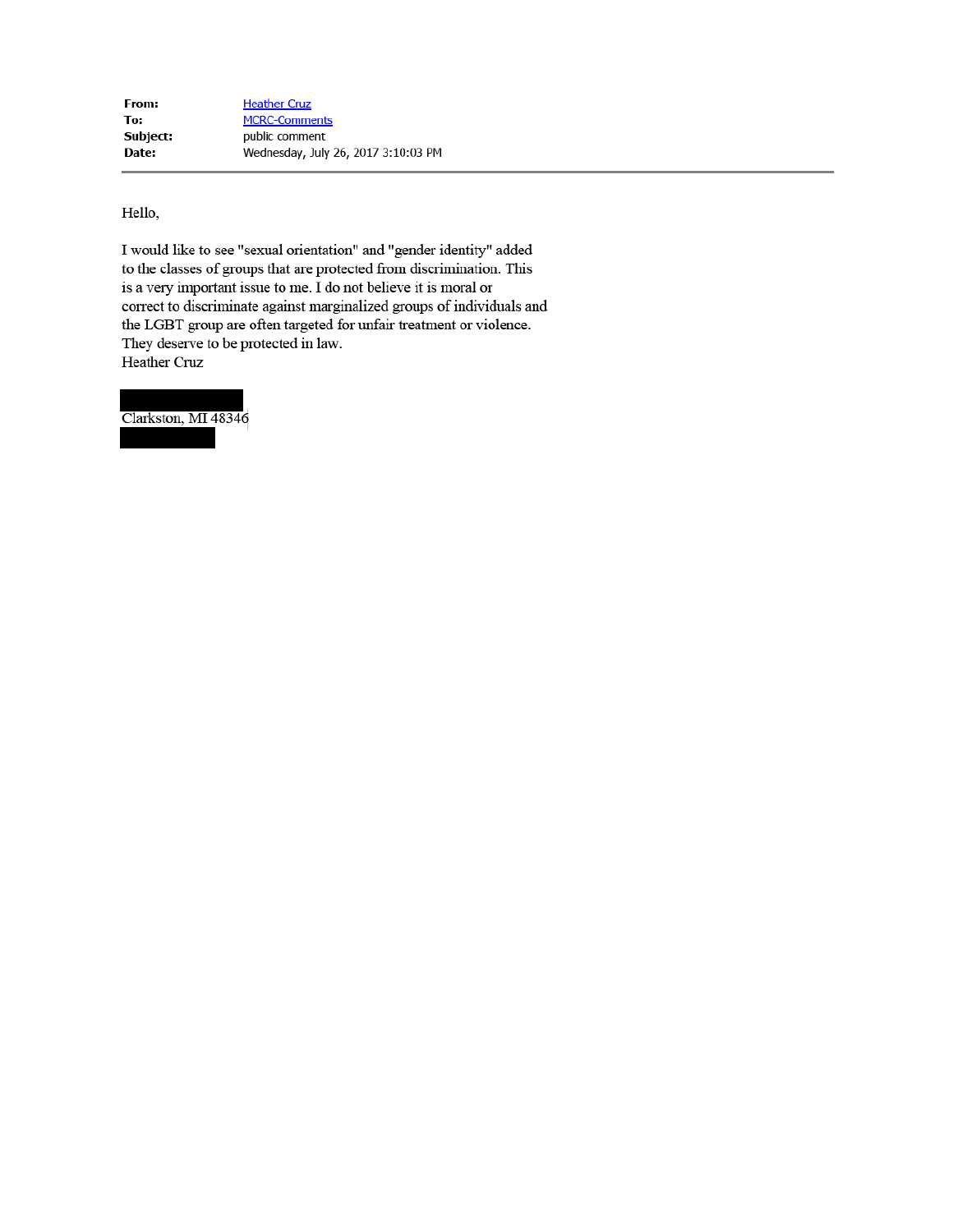| From:    | <b>Rusty Chatfield</b>                             |
|----------|----------------------------------------------------|
| To:      | <b>MCRC-Comments</b>                               |
| Subject: | Reinterpreting the Elliott-Larsen civil rights act |
| Date:    | Wednesday, July 26, 2017 9:20:59 AM                |

I just want to remind the commission that you are not lawmakers. Only the legislature can expand or revise any legislative act. You are contemplating circumventing our very system of government. Don't do it. Pastor Rusty Chatfield. Northern Michigan Baptist Bible Church, Burt Lake, Michigan

Sent from my iPhone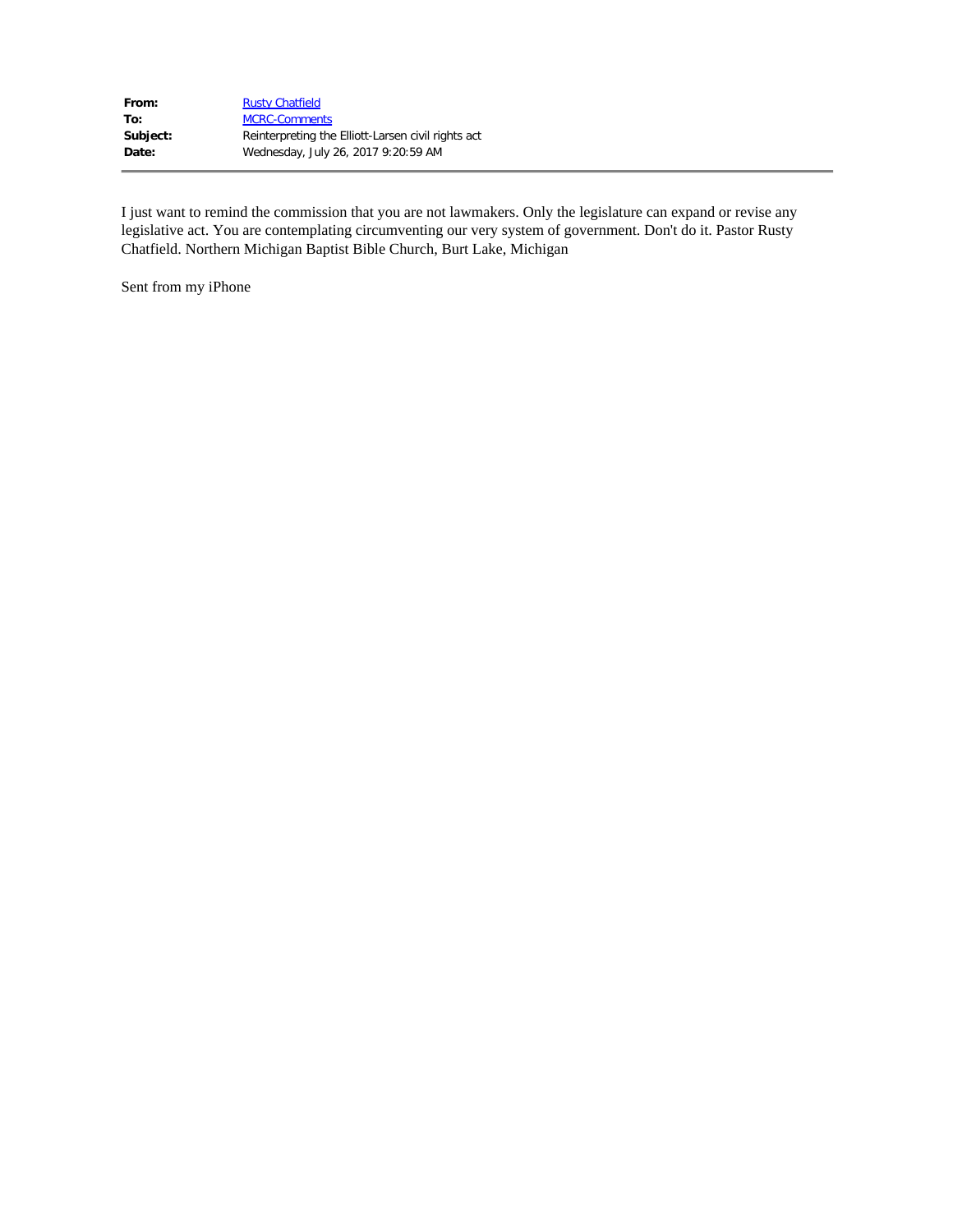Friday, July 28, 2017

To the Michigan Civil Rights Commission:

This respects the request of Equality Michigan that the Elliott-Larsen CR Act be interpreted by the MCRC to protect against discrimination based on gender identity or sexual orientation.

I am writing to ask that the Commission grant the request of Equality Michigan.

The modern view concerning discrimination based upon individual identity is that all persons should be protected from discrimination based upon sexual orientation or gender identity, and that these bases should be added by interpretation if not explicit language - which I believe will ultimately be forthcoming - to the meaning and force of the State of Michigan's Civil Rights Act. Modern ideas of fundamental fairness, justice, and equality of all persons under the law require this interpretation.

Moreover, while classification by sex, race, and age have been seen in the past as being primarily distinguishable in public view, sexual orientation and gender are more fundamentally matters of privacy. This means that any inquisition into such status, for instance, to verify an employer's, landlord's, or retail business's suspicions aimed at discrimination potentially entails a gross violation of privacy. Privacy has been seen as one basis for a right against intrusion into an individual's intimate life circumstances. That is, in addition to other considerations of socio-economic equity and fairness, there is a right to privacy which should be respected by all subject to restrictions of the Civil Rights Act. Simply put, it is no business of an employer, landlord, etc. what the intimate status may be of an individual who is qualified to receive job consideration, accommodations or other goods and services on the same bases as any other persons. For instance, an employer should have no right to ask whether a job applicant is gay; and therefore the very suspicion of the same on the employer's part must logically and justly be forbidden as a ground for discrimination. This respects the request of Equality Michigan that the Elliott-Larenc CR Art be interpreted by<br>the MCRC to protect against discrimination hased on gender identity or sexual orientation.<br>
The modern view concerning discrim

Lastly, while society's recognition of an expanded field for equal treatment has advanced along with the general population's acceptance of individual diversity in American society with an increasing recognition of the fundamental humanity underlying that diversity, in a world growing closer and more connected to individuals expressing difference with growing consensus concerning human values enduring such difference, national concern has recently increased with extremely regressive views expressed by leadership at the highest level. For this reason alone, the Michigan Civil Rights Commission should take care to make explicit its views concerning the respect due all persons regardless of status by encompassing gender and sexual orientation: this is essential for the security of individuals and tranquility of civil society, in the current political fabric of the nation.

Thank you.

Respectfully submitted Andrew Jay Tierman [ J.D., M.A., M.Liberal.St., Ph.D. ]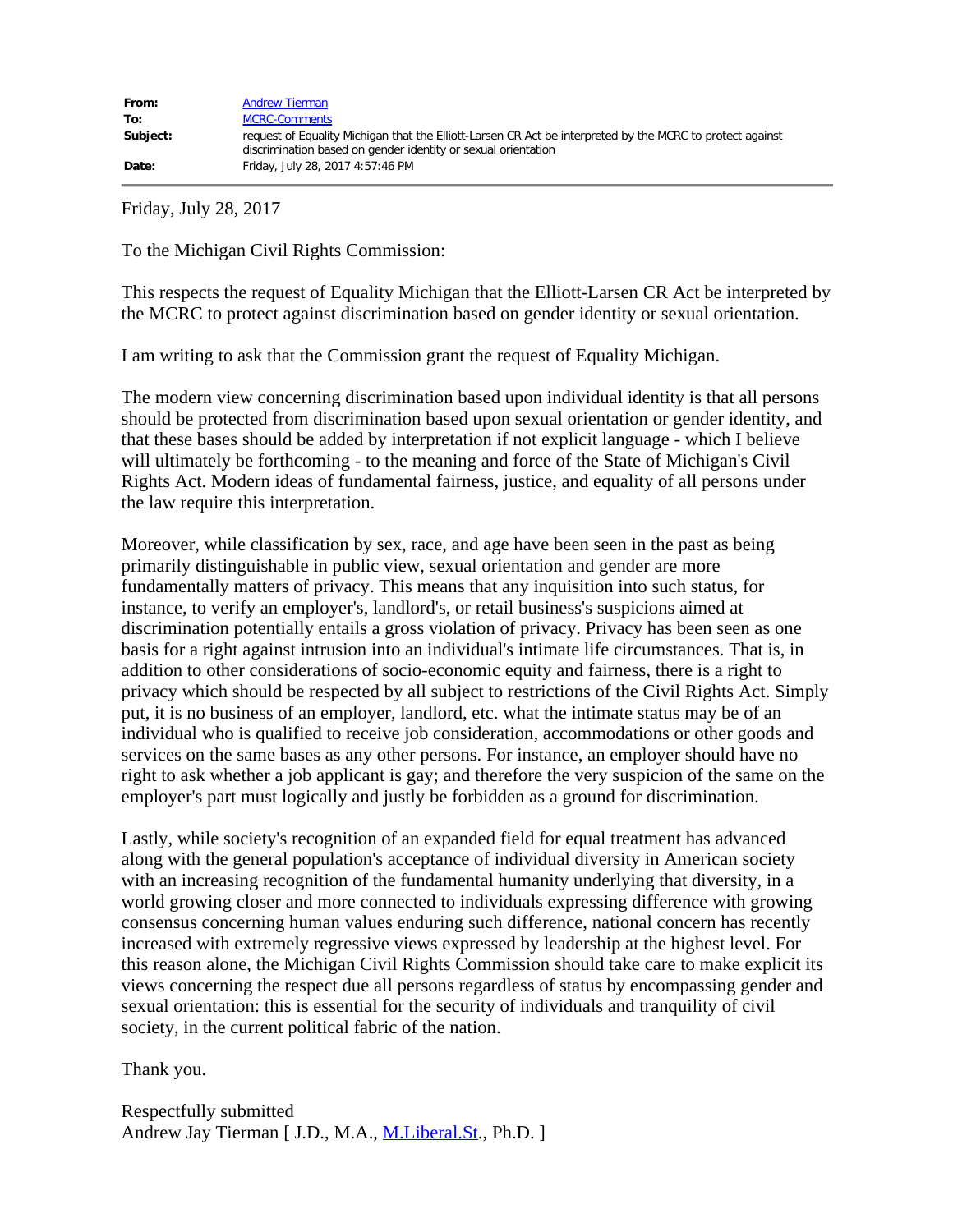Saginaw, Michigan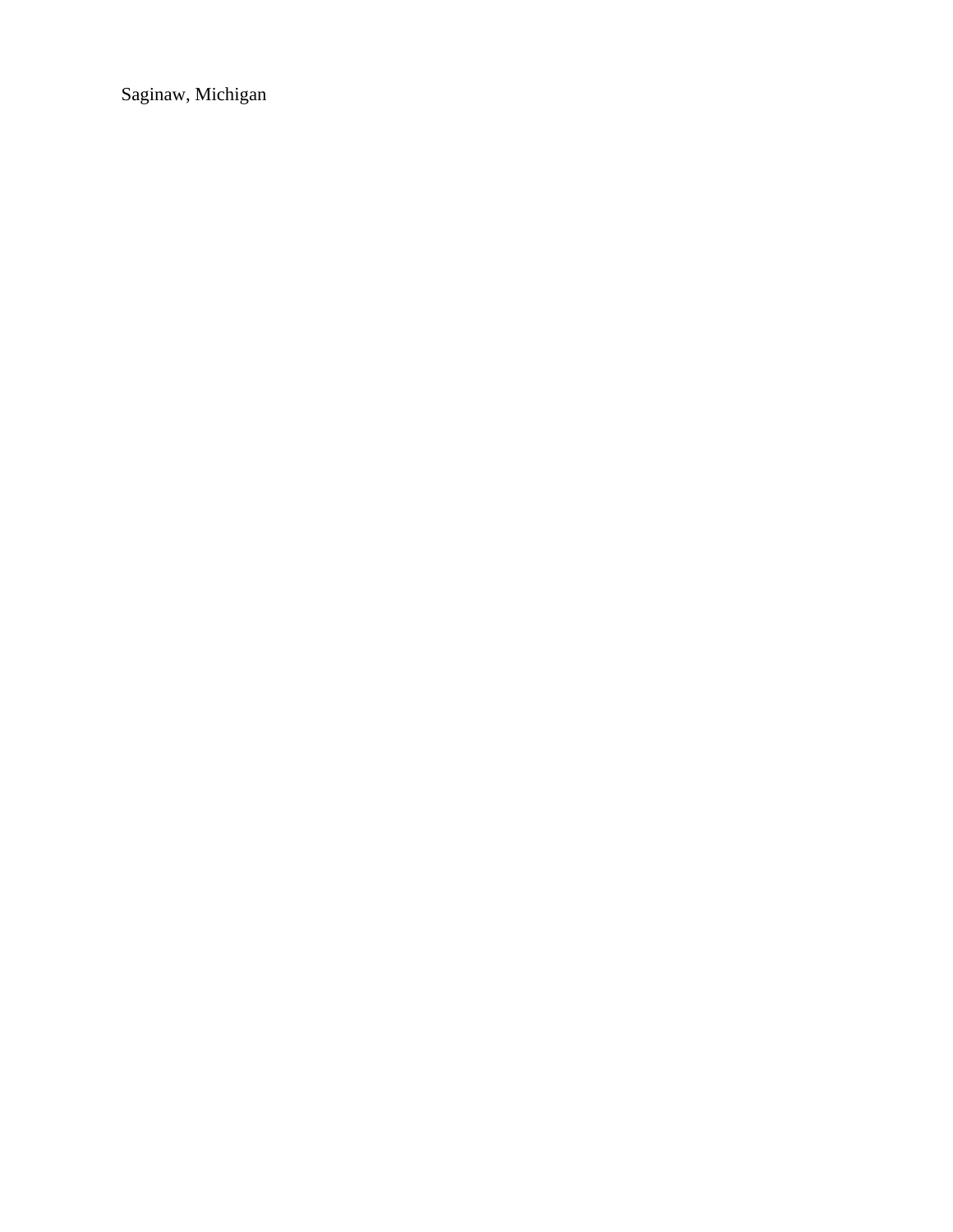## Good Afternoon,

I am writing to urge you to issue an interpretative statement including discrimination based on gender identity and sexual orientation as prohibited sex discrimination under the civil rights act.

I am a law student and a Michigan voter. As a member of the LGBT community, I care greatly about how my home state's policies will hurt my quality of life. I wish to work in a state where I know I will not face discrimination because of my sexual orientation and my friends will not face discrimination because of their gender identity.

Thank you, Gabi

-- Gabriela Hybel JD 2019 University of Michigan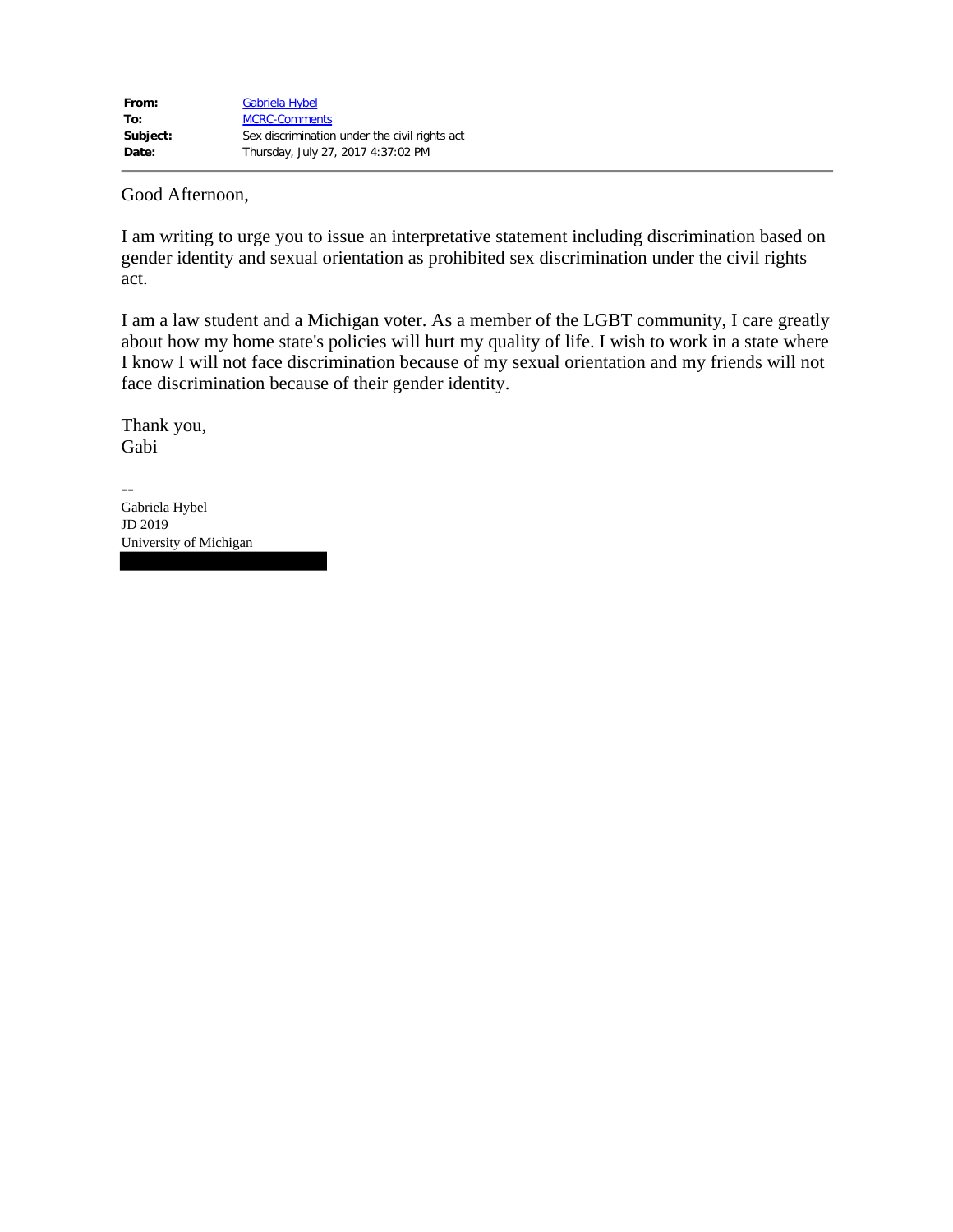Good afternoon,

I am weighing in with a public comment regarding considering sexual orientation and gender identity as sex discrimination.

The U.S. EEOC considers discrimination based on sexual orientation and gender identity as cases of sex discrimination under Title VII of the 1964 Civil Rights Act.

The U.S. Court of Appeals for the 7th circuit ruled with an overwhelming majority (8-3) that sex discrimination does indeed include sexual orientation and gender identity.

The Supreme Court may likely take up this case, but it is imperative for the MCRC to act before then. The psychological damage to the LGBT community is happening now and there is a legal basis to stop it.

Thank you,

Jared Boot M.A. Psychology: Child & Adolescent Psychology 2018 The Chicago School of Professional Psychology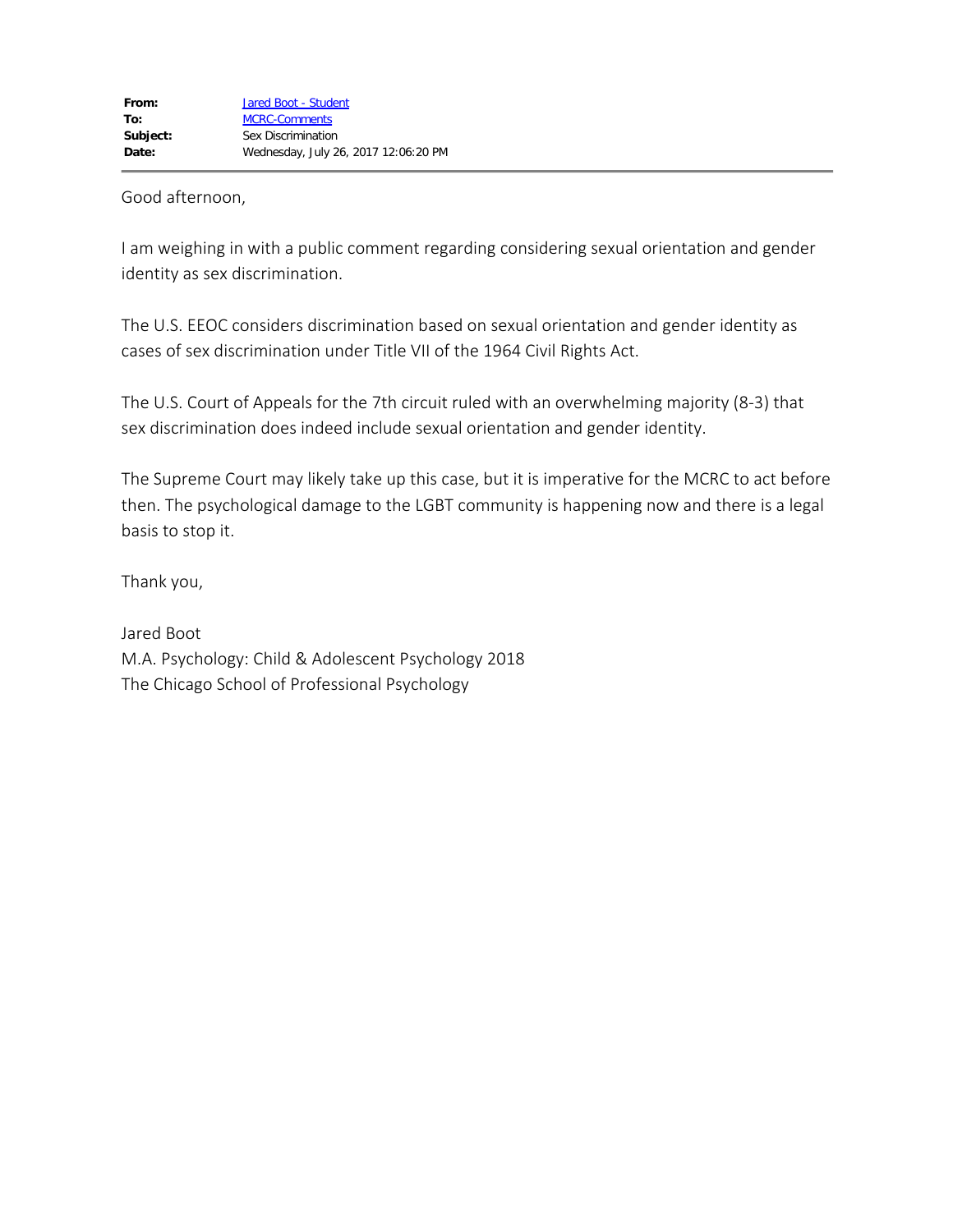| From:    | <b>Frank Vaca</b>                 |
|----------|-----------------------------------|
| To:      | <b>MCRC-Comments</b>              |
| Subject: | Support Elliot Larson!            |
| Date:    | Tuesday, July 25, 2017 2:12:48 PM |

 I support the idea to expand the term sex to include sexual orientation and gender identity. As a Peckham employee, a custodial position, it isn't unusual to hear a joke about gay or trans that. It's just more evasive if someone higher up wants to fire me for this reason of being.

 As a Potterville resident, close to the county mill farm. I am a bit scared of the reaction in Christian theology against east lansing. So please make me feel safer and extend the definition.

Courtesy,

Frank vaca



Sent from my iPhone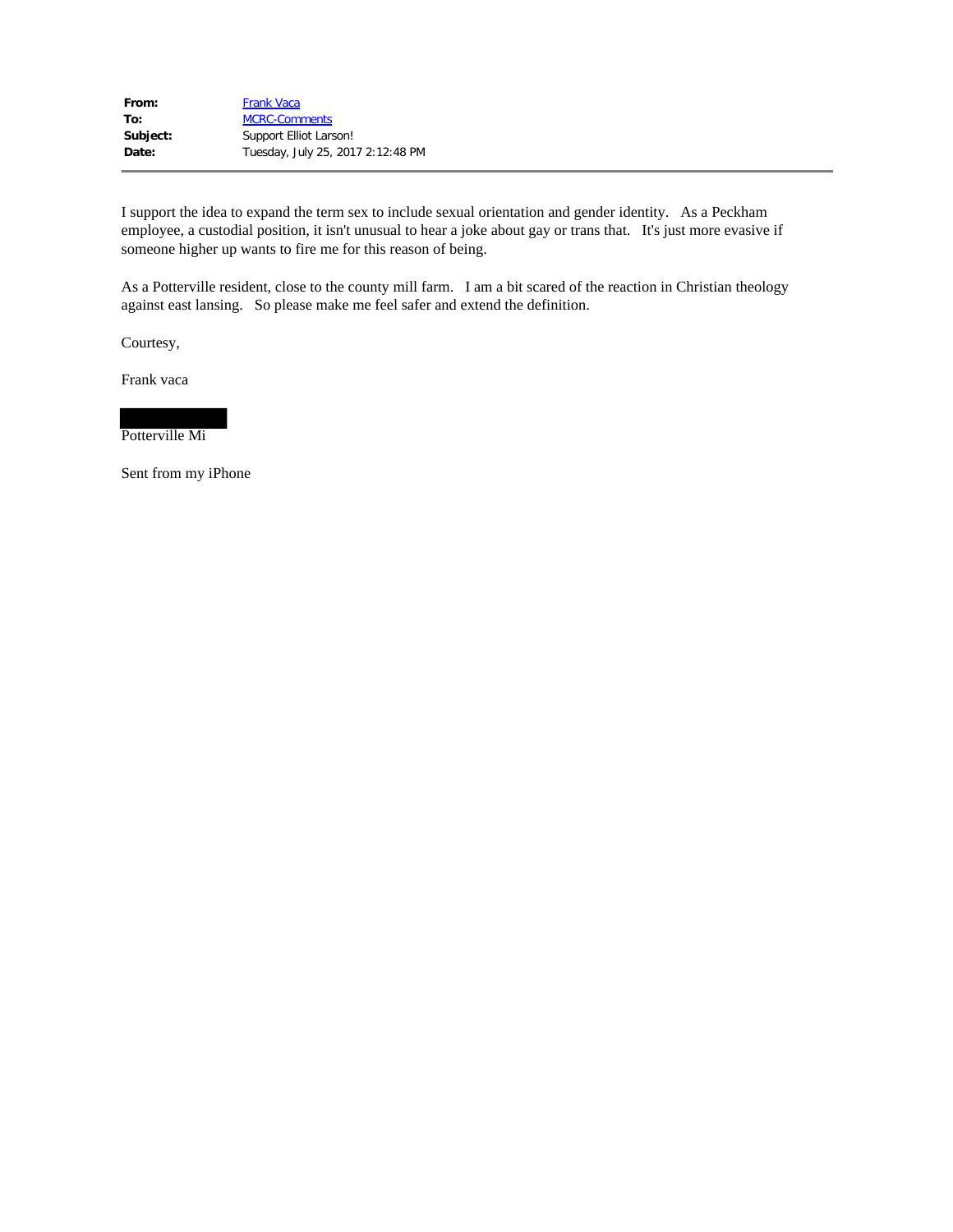| From:    | <b>Spencer Walz</b>                                       |
|----------|-----------------------------------------------------------|
| To:      | <b>MCRC-Comments</b>                                      |
| Subject: | Support for clarity of the Elliot-Larsen Civil Rights Act |
| Date:    | Thursday, July 27, 2017 8:17:20 AM                        |

Hi,

 I would like to offer my support of the MCRC's request to clarify that the prohibition against sex discrimination in the ELCRA includes protection against discrimination on the basis of gender identity and sexual orientation.

 I feel that it is important to make it clear that anti-LGBT discrimination is unacceptable and unlawful in the state of Michigan. Thanks,

Spencer Walz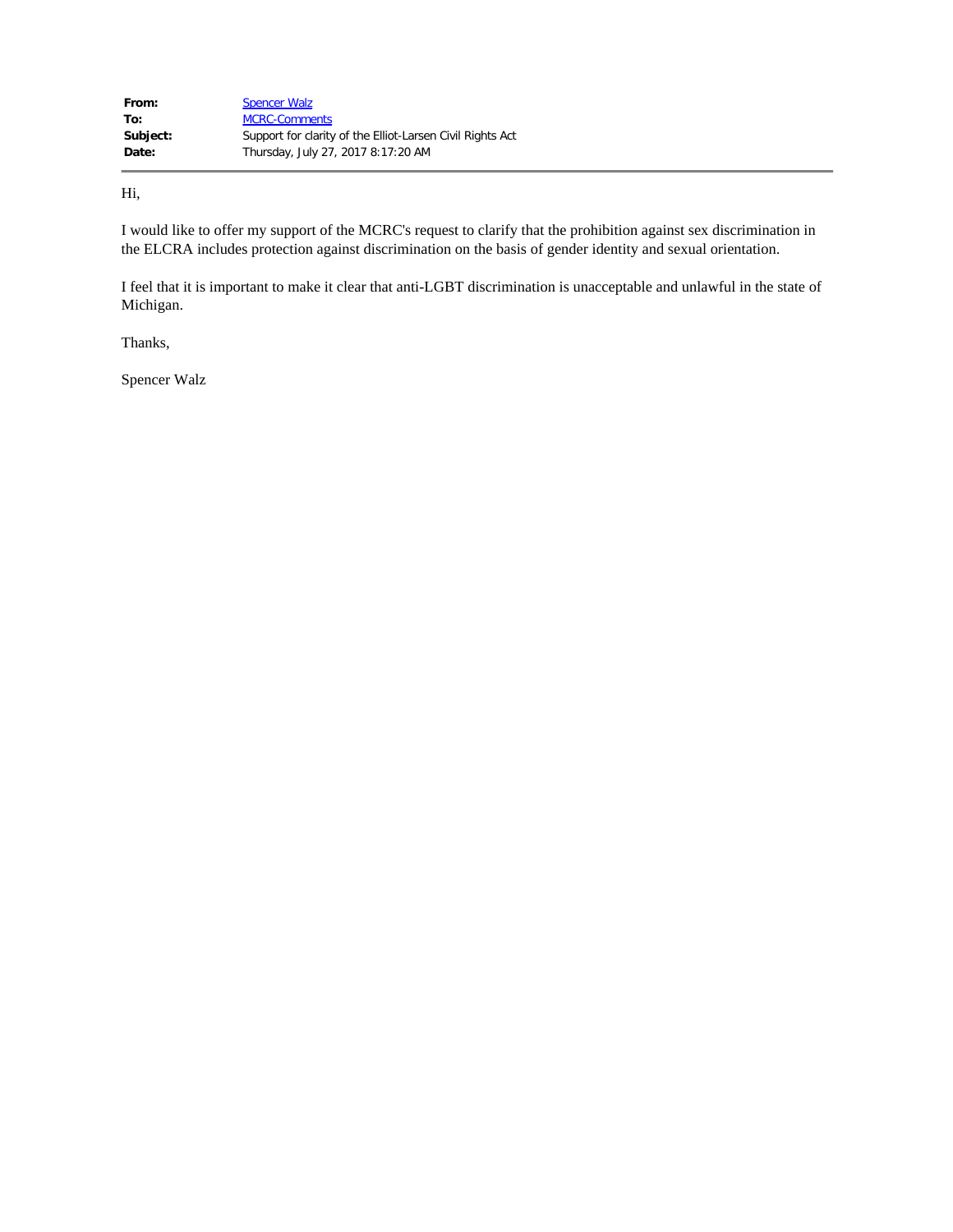To Whom It May Concern:

I am writing to express my support for Equality Michigan's request of the Michigan Civil Rights Commission to issue an interpretive statement finding that it is unlawful to discriminate based upon an individual's gender identity or sexual orientation.

Having supported these protections in the past through legislative efforts, this innovative approach seems like a logical and sensible step for MCRC to make. It is well past time for Michigan to offer protection from discrimination for ALL of its citizens.

Sincerely,

Michael Wolf Lansing, MI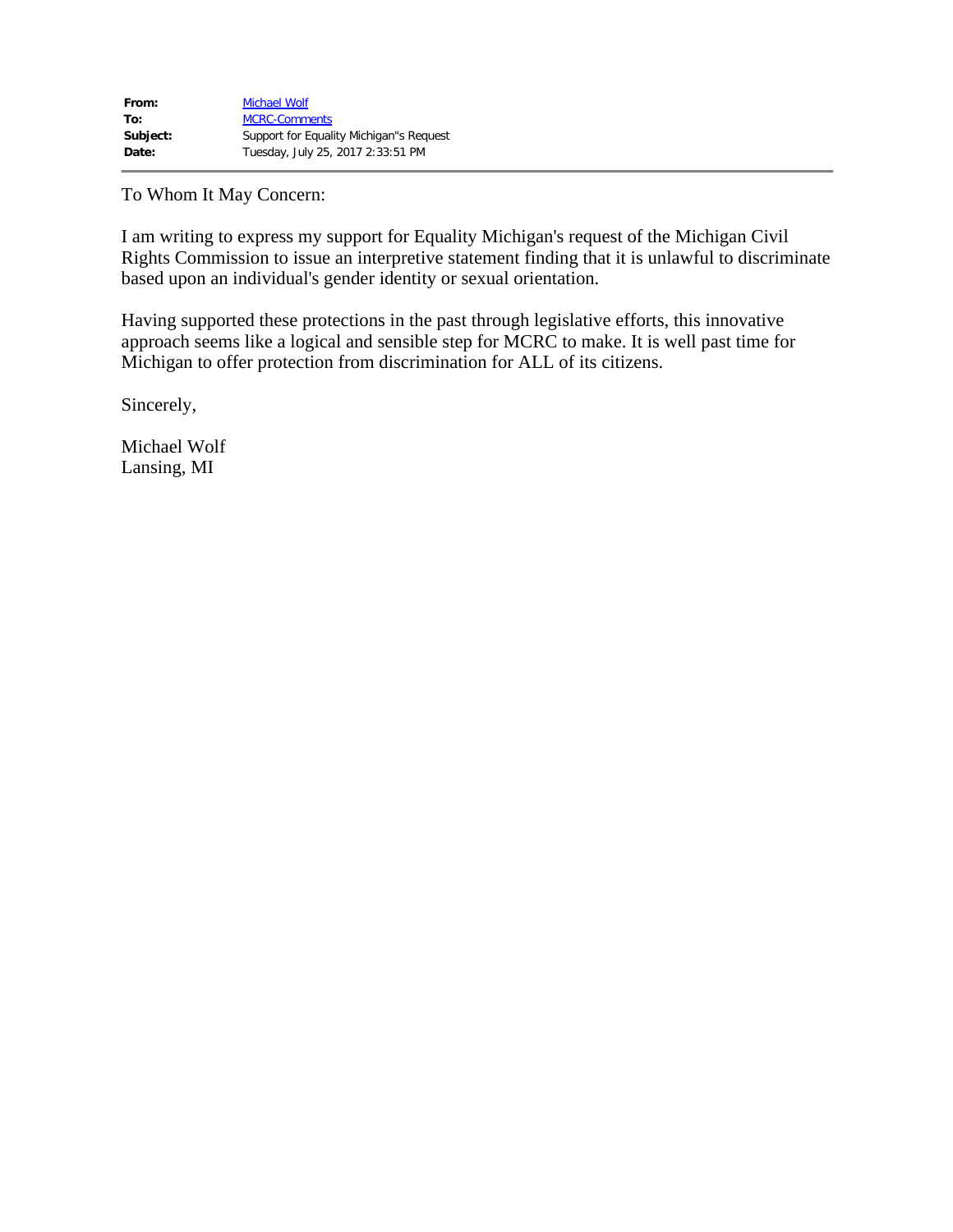| From:    | Leo Kattari                                              |
|----------|----------------------------------------------------------|
| To:      | <b>MCRC-Comments</b>                                     |
| Subject: | Supporting the Elliott-Larsen Civil Rights Act Expansion |
| Date:    | Friday, July 28, 2017 12:10:43 PM                        |

Dear Michigan Department of Civil Rights Staff and Commission Members,

As a new resident of Michigan, as of only a few weeks ago, who happens to also be transgender, this issue is incredibly poignant for me. Earlier this month, I moved to Michigan from Colorado, a state that has full protections for sexual orientation and gender identity. Moving to a state without those protections adds an additional layer of fear and uncertainty that no Michigander should have to experience. Things like finding a place to live, accessing health care, obtaining and retaining employment, and even just doing daily activities become an overwhelming challenge and burden for LGBTQ people when no protections are in place.

In fact, 90% of transgender people across the country have reported experiencing discrimination or harassment on the job because of their gender identity. Additionally, over 80% of LGBTQ youth (middle school and high school aged) have reported experiencing anti-LGBTQ discrimination at school. Furthermore, LGBTQ older adults, experiencing a lifetime of discrimination, see the impact of that discrimination play out as they age with limited access to affordable house, healthcare, and greater health disparities.

This issue impacts everyone, of all ages, regardless of their sexual orientation or gender identity. Even people who are not LGBTQ, experience anti-LGBTQ discrimination or harassment because they are perceived to be an LGBTO person. It's time for Michigan to protect the lives and well-being of all Michiganders by ensuring the Elliot-Larsen Civil Rights acts includes protecting people on the basis of actual or perceived gender identity and sexual orientation. This issue impacts everyone, of all ages, regardless of their sexual orientation or gender<br>identity. Even people who are not LGBTQ, experience anti-LGBTQ discrimination or<br>harassment because they are perceived to be an LGB

I am happy to answer any further questions you may have.

Best. Leo Kattari

-- Pronouns: he, him, his

Ypsilanti, MI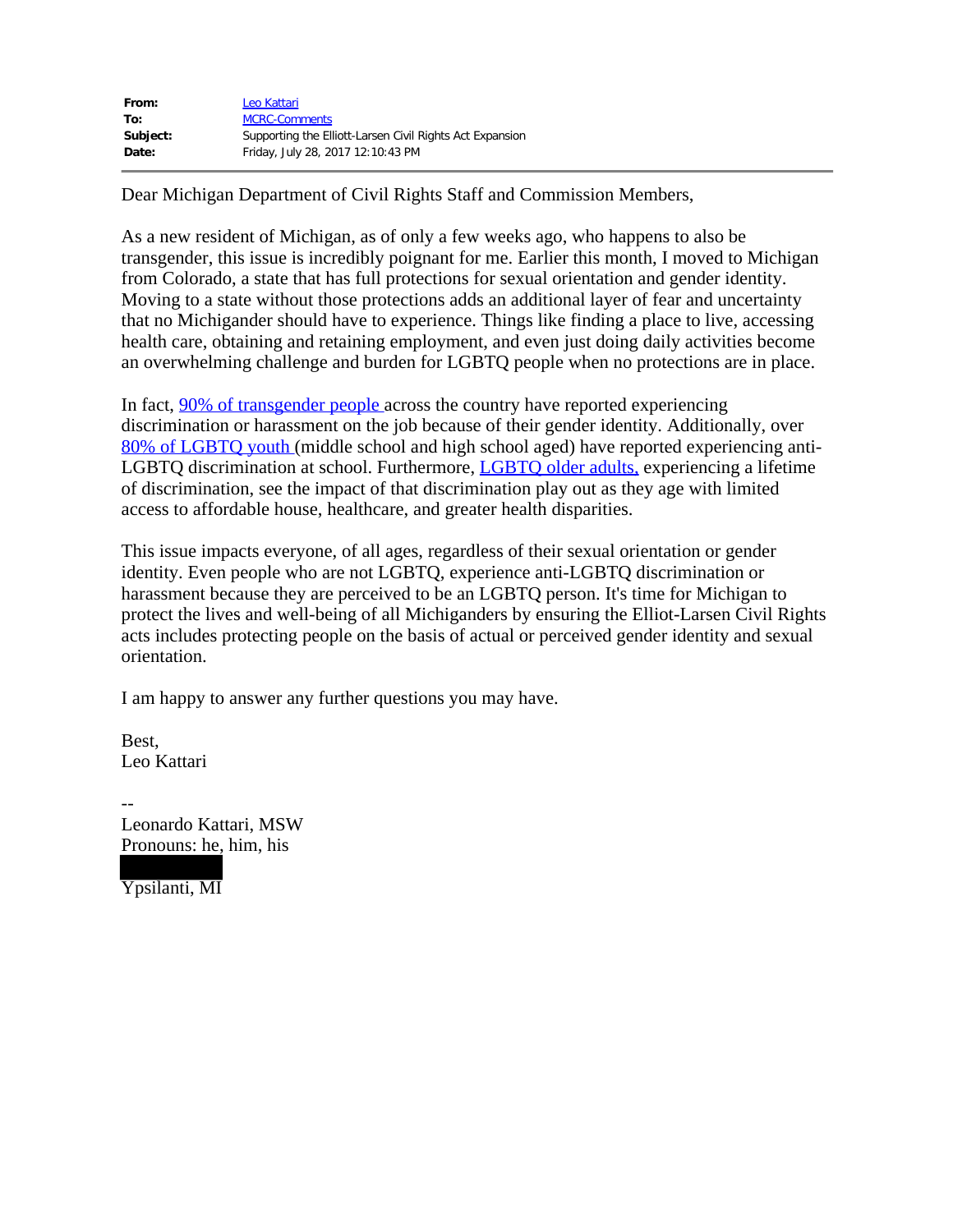includes protection against discrimination on the basis of gender identity and sexual orientation. I hope you will determine that the prohibition against sex discrimination in the Elliott-Larsen Civil Rights Act

Yours,

David Halperin

Ann Arbor, Michigan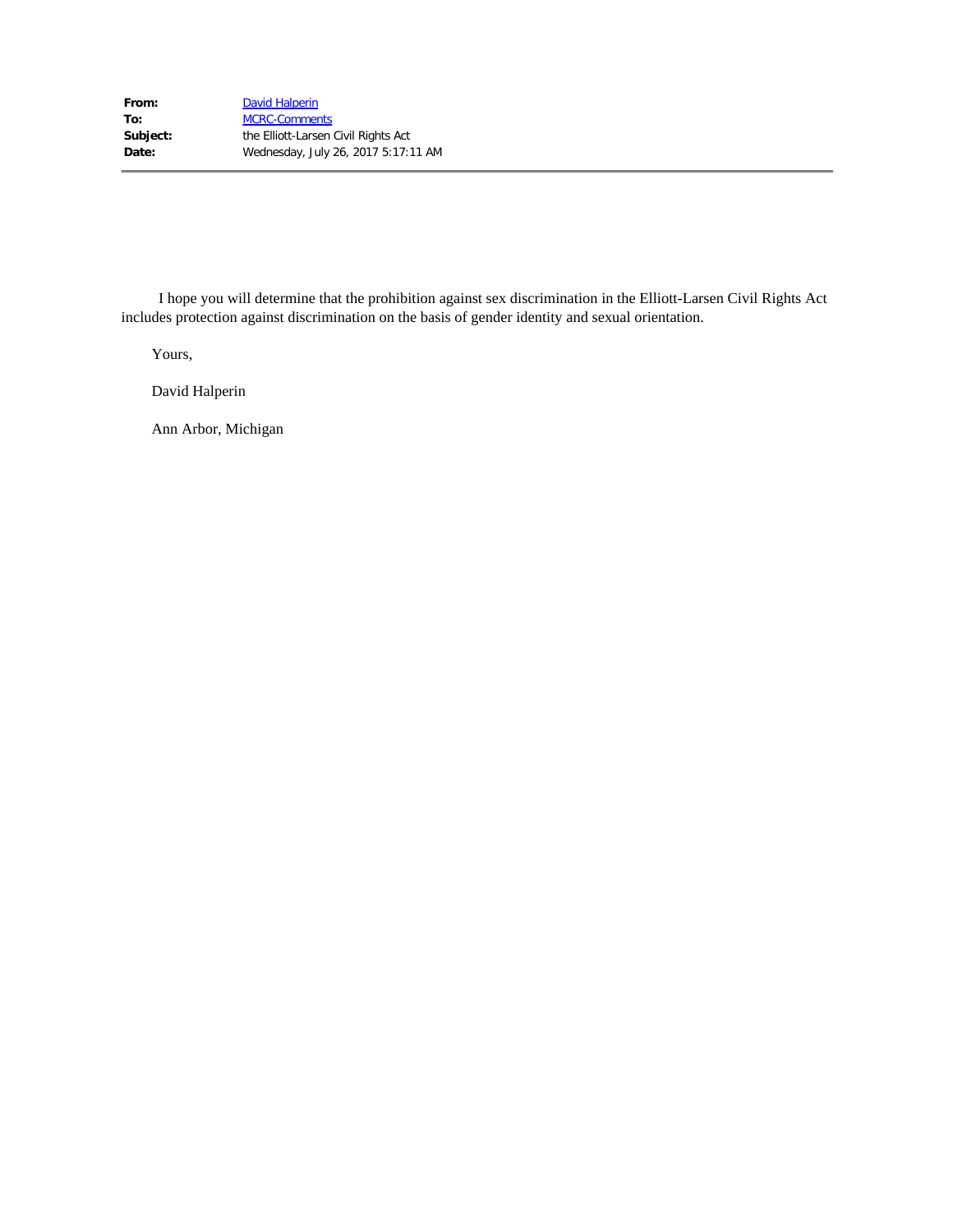| From:    | <b>Tyson Ely</b>                                     |
|----------|------------------------------------------------------|
| To:      | <b>MCRC-Comments</b>                                 |
| Subject: | This should clear things up for the Civil rights law |
| Date:    | Thursday, July 27, 2017 3:03:53 PM                   |

https://www.change.org/p/adam-kinzinger-amend-title-vii-of-the-civil-rights-to-clearly-protectsexual-orientation

Please help to get it signed.